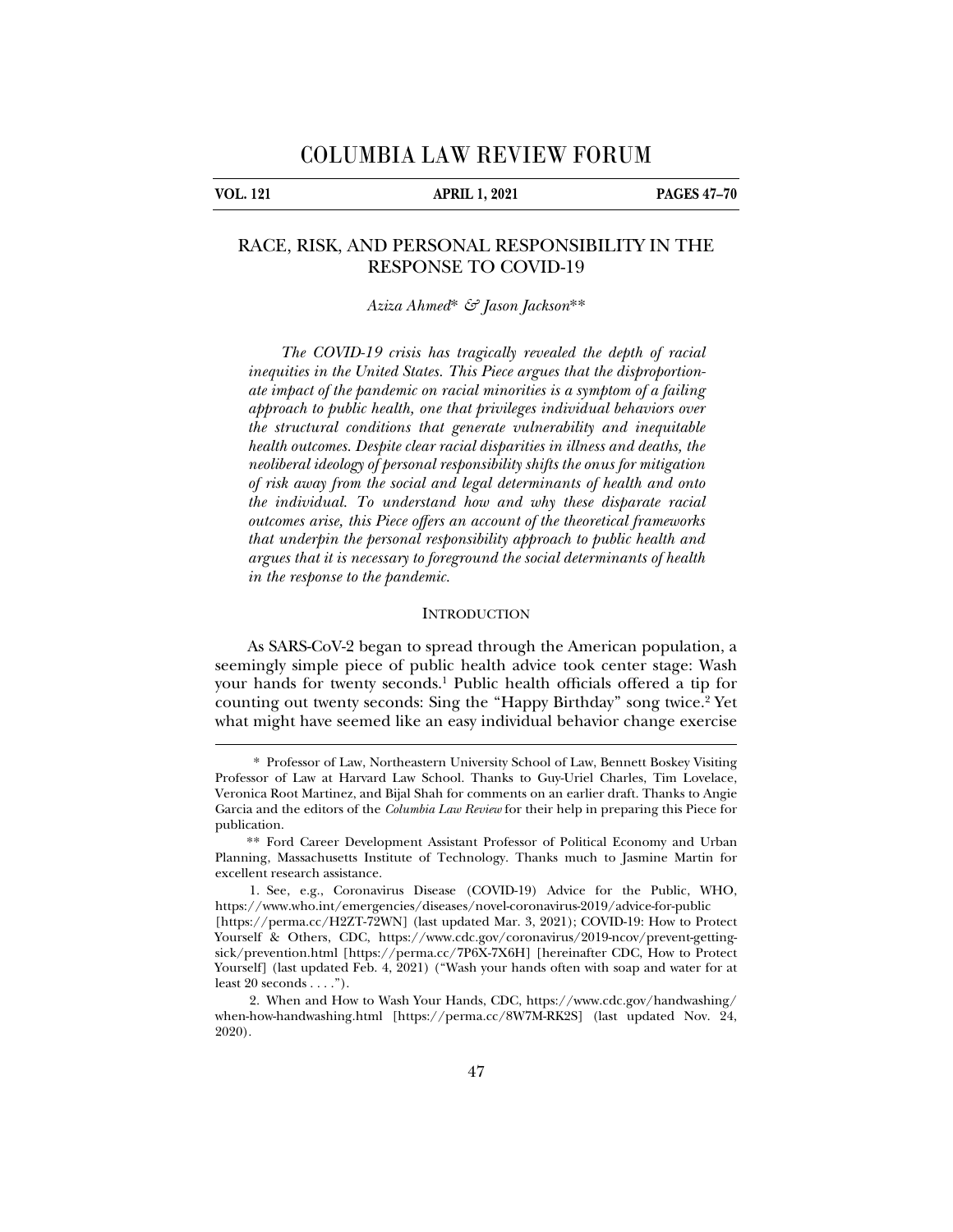to many in fact constituted a significant structural burden for some. This included the predominantly Black community in Flint, Michigan that was still struggling to get access to clean water years after a contamination crisis.3 The crisis stemmed from the decision to switch Flint's drinking water supply from Detroit's safe water system to the polluted Flint River.<sup>4</sup> This drastic cost-cutting measure reflected a tragic combination of neoliberal municipal governance and criminal negligence by the former Governor of Michigan and other city and state officials.<sup>5</sup> For this community, the options were: wash your hands frequently and increase exposure to contaminants, or minimize handwashing to save the costs of bottled water and increase risk of exposure to SARS-CoV-2.<sup>6</sup> As the case of Flint suggests, people's abilities to alter their individual behaviors to mitigate public health risk are directly shaped by the structural conditions under which they live, and in the case of Flint residents, by the conditions that generated a systemic crisis around access to clean water.

The water crisis in Flint, Michigan is a stark example of how the focus on individual behavior change ignores deep-seated structural inequalities that place disproportionate burdens on lower-income populations of color in the context of a public health crisis. As such, the individual-behavior approach misdirects policy attention and misallocates scarce resources in

j

 6. This was not the only problem. The combination of contaminated water and a lack of water had led the local population to develop some of the underlying health conditions that made the SARS-CoV-2 virus more hostile. See Leonard N. Fleming, COVID-19 Compounds Flint's Woes After Contaminated Water Crisis, Detroit News (June 2, 2020), https://www.detroitnews.com/story/news/local/michigan/2020/06/02/covid-19-compo unds-flints-woes-after-contaminated-water-crisis/5221851002 [https://perma.cc/D5BQ-MV PW] (last updated June 15, 2020).

 <sup>3.</sup> Mitch Smith, Julie Bosman & Monica Davey, Flint's Water Crisis Started 5 Years Ago. It's Not Over., N.Y. Times (Apr. 25, 2019), https://www.nytimes.com/2019/ 04/25/us/flint-water-crisis.html (on file with the *Columbia Law Review*) (reporting continued consumption of bottled water as residents fear lead poisoning from the city's pipes).

 <sup>4.</sup> Id.

 <sup>5.</sup> The Natural Resources Defense Council (NDRC) describes how the Flint River has for decades been a waste-disposal site for treated and untreated industrial waste from meatpacking plants, auto factories, lumber yards, and paper mills, as well as toxins from leaching landfills and raw sewage from the city's waste-treatment plant. For a description of the roots of the crisis, including the role of municipal cost-cutting, see, e.g., Melissa Denchak, Flint Water Crisis: Everything You Need to Know, NRDC (Nov. 8, 2018), https://www.nrdc.org/stories/flint-water-crisis-everything-you-need-know [https://perma. cc/SK52-GJKH]. For an analysis of cost-cutting as neoliberal municipal governance generally, see Bob Jessop, Liberalism, Neoliberalism, and Urban Governance: A State-Theoretical Perspective, 34 Antipode 452, 454–55, 459 (2002). For a discussion of the role of neoliberal governance in the Flint water crisis specifically, see David Fasenfest, A Neoliberal Response to an Urban Crisis: Emergency Management in Flint, MI, 45 Critical Socio. 33, 34–35 (2019). The mishandling of the crisis resulted in charges of criminal negligence against former Governor Rick Snyder and other officials. See Former Michigan Governor Charged in Flint Water Crisis, Along with 8 Others, NPR (Jan. 14, 2021), https://www.npr.org/2021/01/14/956927651/former-michigan-governor-charged-inflint-water-crisis-along-with-8-others [https://perma.cc/U7WE-B4WL].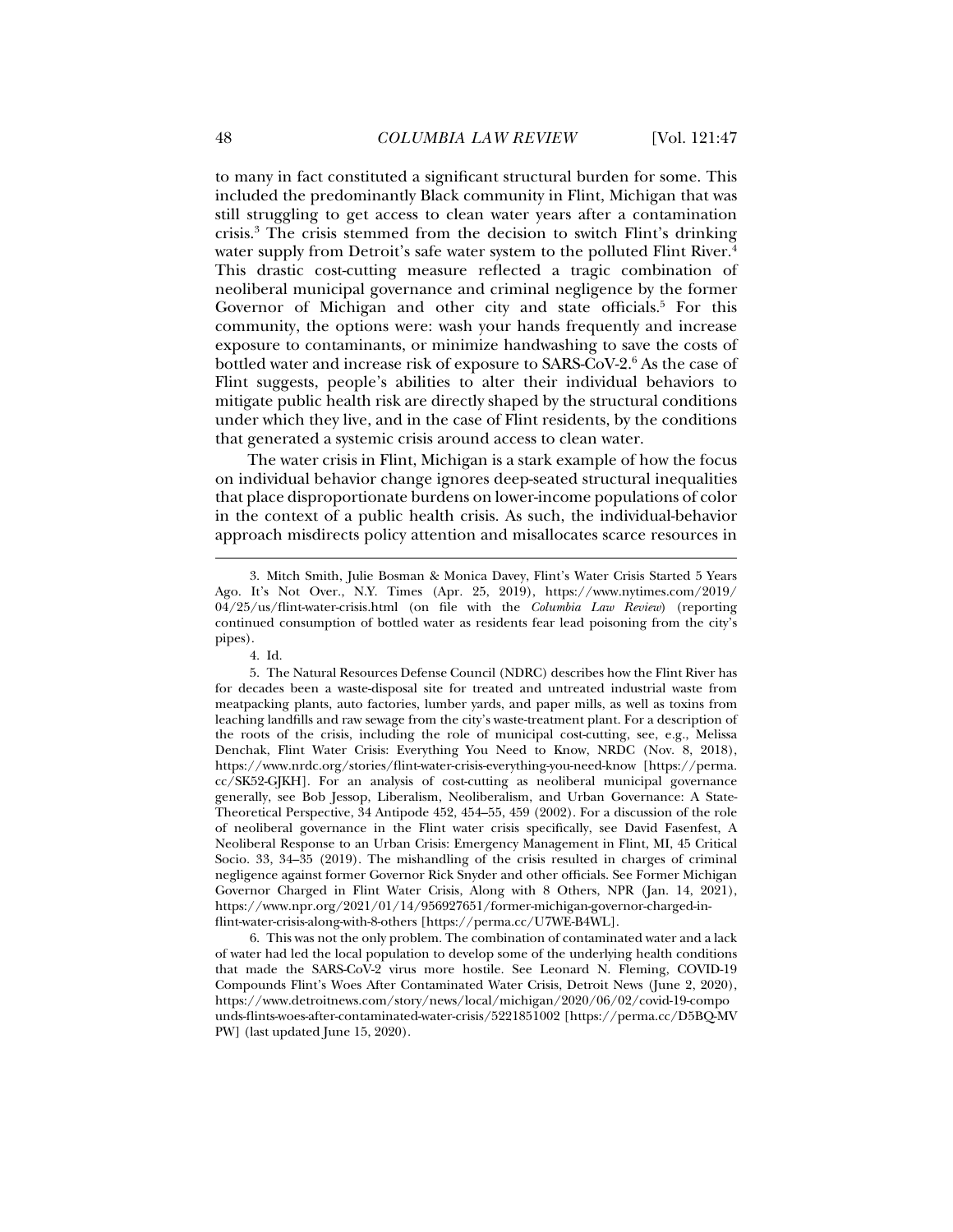the midst of a pandemic. This approach has been critiqued by scholars and practitioners who argue that health outcomes are not only products of individual-level factors, whether behavioral or genetic, but rather are shaped by social risks and conditions that individuals, households, and communities face at home, school, and work.<sup>7</sup> This insight can be dated back to the early twentieth-century work of W.E.B. DuBois, who identified the relationship between poverty, racism, and health inequities, arguing that "[t]he Negro death rate and sickness are largely matters of [social and economic] condition[s] and not due to racial traits and tendencies."8

These social and economic conditions are referred to as "social determinants of health."9 They encompass a range of social and environmental factors that shape inequitable health outcomes, including income and social protection, employment, housing and physical insecurity, discrimination and social exclusion, and access to health services.10 Structural causes of health inequities, however, are not only socioeconomic and environmental. The legal system has also contributed to the production of the background conditions that lead to extreme health disparities and lay the foundation for poor health outcomes among vulnerable populations, particularly racial minorities. Legal rules shape access to decent housing and clean water as well as employment relations and working conditions, all of which have a direct relationship to people's exposure to the virus and their ability to combat it. Yet, rather than addressing these social determinants of health and the laws that underpin them, the COVID-19 response has exacerbated the problem. Structural causes of risk and vulnerability have been ignored while individual behavior changes such as handwashing, wearing masks, maintaining physical distance in public, and staying at home have been promoted as the solution to mitigating the risk of contracting SARS-CoV-2.11 Crucially, this individual-behavior approach to public health is not idiosyncratic—it is part of a broader shift toward neoliberal modes of public policy and societal governance.12 Yet the staggering death toll of the past thirteen months that has been concentrated

 <sup>7.</sup> See, e.g., Paula Braveman & Laura Gottlieb, The Social Determinants of Health: It's Time to Consider the Causes of the Causes, Pub. Health Reps., Jan.–Feb. 2014, at 19, 20–22 ("A large and compelling body of evidence has accumulated, particularly during the last two decades, that reveals a powerful role for social factors—apart from medical care in shaping health across a wide range of health indicators, settings, and populations.").

 <sup>8.</sup> Gilbert C. Gee & Chandra L. Ford, Structural Racism and Health Inequities: Old Issues, New Directions, 8 Du Bois Rev. 115, 116 (2011) (second alteration in original) (quoting W.E. Burghardt DuBois, The Health and Physique of the Negro American, 93 Am. J. Pub. Health 272, 276 (2003)).

 <sup>9.</sup> For an overview of the theoretical and empirical foundations of the social-determinants-of-health approach, see Nancy Krieger, Epidemiology and the People's Health: Theory and Context 163–201 (2011).

 <sup>10.</sup> See id. at 166.

 <sup>11.</sup> See supra notes 3–4 and accompanying text.

 <sup>12.</sup> Neoliberalism is an often used though rarely defined term. See Philip Mirowski, Postface: Defining Neoliberalism, *in* The Road from Mont Pèlerin: The Making of the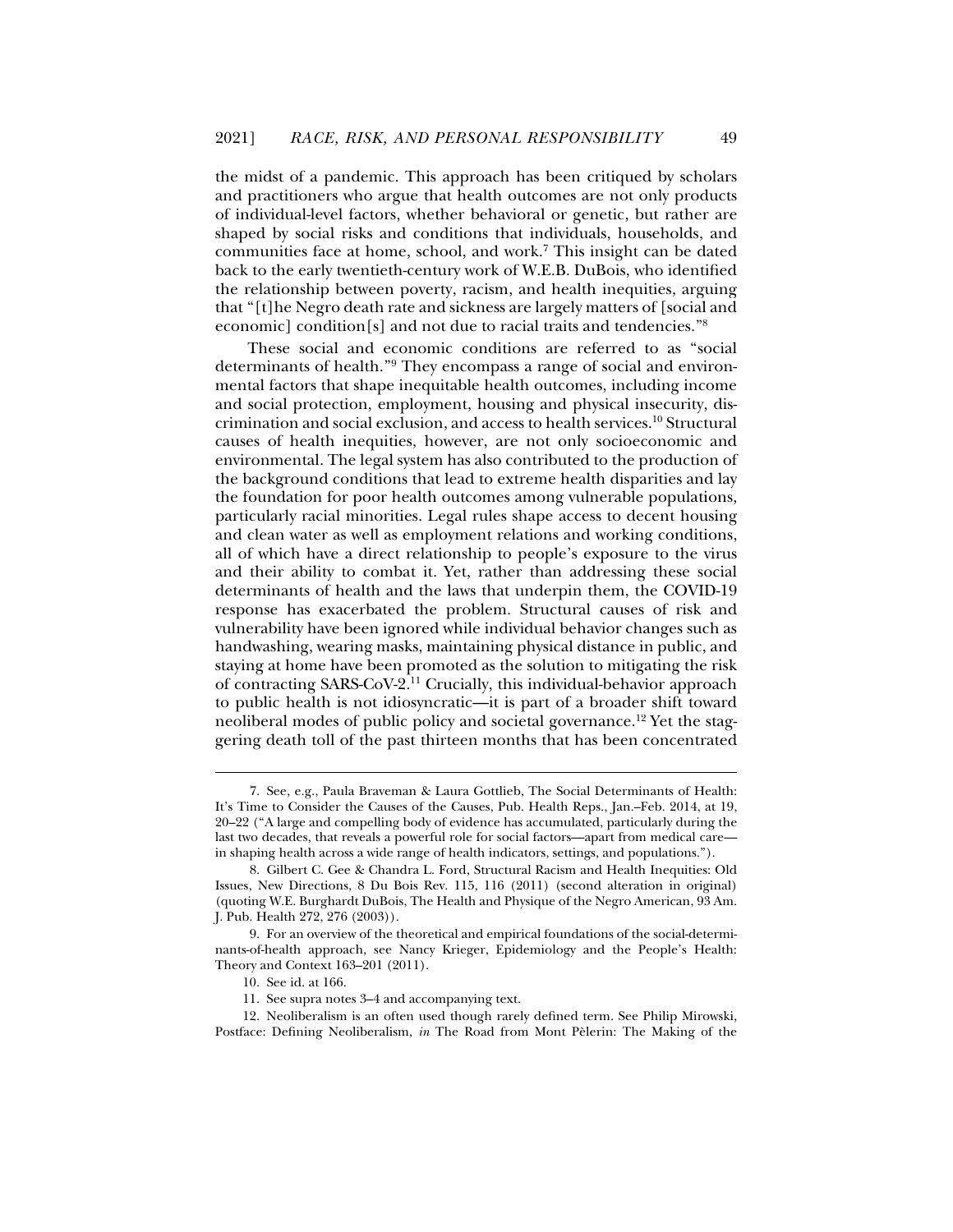amongst people of color has tragically shown that this individual-behavior approach cannot alleviate the deep health disparities caused by structural inequities across both race and socioeconomic class.

This Piece argues that the enormous impact of the pandemic on racial minorities is a symptom of a failing approach to public health, one that privileges individual behavior over structural conditions that generate unequal health outcomes. The story of racial minorities in the COVID-19 crisis, and the inability of minority communities to mitigate the risk of contracting SARS-CoV-2, signals the broader public health crises afoot. Black, Indigenous, and people of color (BIPOC) have borne the brunt of the failed public health response.13 BIPOC populations in the United States are dying at significantly higher rates and at younger ages than the white population.<sup>14</sup> According to the COVID Racial Data Tracker, Black

 13. See, e.g., Richard A. Oppel Jr., Robert Gebeloff, K.K. Rebecca Lai, Will Wright & Mitch Smith, The Fullest Look Yet at the Racial Inequity of Coronavirus, N.Y. Times (July 5, 2020), https://www.nytimes.com/interactive/2020/07/05/us/coronavirus-latinos-africanamericans-cdc-data.html (on file with the *Columbia Law Review*).

 14. Ladan Golestaneh, Joel Neurgarten, Molly Fisher, Henny H. Billett, Morayma Reyes Gil, Tanya Johns, Milagros Yunes, Michele H. Mokrzycki, Maria Coco, Keith C. Norris, Hector R. Perez, Shani Scott, Ryung S. Kim & Eran Bellin, The Association of Race and COVID-19 Mortality, EClinicalMedicine, Aug. 2020, at 1, 5. There is also an issue of unequal enforcement. Beginning in May 2020, thousands of police officers were deployed in New York to enforce social-distancing and mask orders. Ashley Southall, Scrutiny of Social-Distance Policing as 35 of 40 Arrested Are Black, N.Y. Times (May 7, 2020), https://www. nytimes.com/2020/05/07/nyregion/nypd-social-distancing-race-coronavirus.html (on file with the *Columbia Law Review*) (last updated Nov. 30, 2020). Images of their enforcement attempts quickly went viral on Twitter. E.g., Zellie Imani (@zellieimani), Twitter (May 3, 2020), https://twitter.com/zellieimani/status/1257094389396054016 (on file with the *Columbia Law Review*). Observers noticed a stark contrast: While the police were caught on camera beating people of color in some parts of the city, in others—those densely populated by white people—police handed out masks. Press Release, Letitia James, N.Y. Att'y Gen., AG James Calls on the NYPD to Ensure Equal Social Distancing Enforcement in NYC

Neoliberal Thought Collective 417, 421 (Philip Mirowski & Dieter Plehwe eds., 2009) [hereinafter The Road from Mont Pèlerin]. Professor Philip Mirowski notes that some legal scholars mistakenly see neoliberalism "as an ideological movement that disempowers the state." Id. This common understanding is deeply misleading, and the definition of neoliberalism as a mode of governance that privileges market-based logics and policies presents a more compelling approach. This Piece uses the term deliberately to refer to specific examples of "actually existing neoliberalism" in the context of the COVID-19 response, particularly the dimension of neoliberal thought that encompasses the "cultural trope" of individual responsibility. Loïc Wacquant, Crafting the Neoliberal State: Workfare, Prisonfare, and Social Insecurity, 25 Socio. F. 197, 213–14 (2010). See generally Neil Brenner & Nik Theodore, Cities and the Geographies of "Actually Existing Neoliberalism", 34 Antipode 349 (2002) (defining and describing the features of "actually existing neoliberalism"); James Ferguson, The Uses of Neoliberalism, 41 Antipode 166 (2009) (providing a sophisticated articulation of the usage of the term "neoliberalism"); Loïc Wacquant, Three Steps to a Historical Anthropology of Actually Existing Neoliberalism, 20 Soc. Anthropology 66 (2012) [hereinafter Wacquant, Three Steps] (describing individual responsibility as a cultural trope). For a discussion of neoliberalism in a legal context, see generally David Singh Grewal & Jedediah Purdy, Introduction: Law and Neoliberalism, 77 Law & Contemp. Probs. 1 (2014).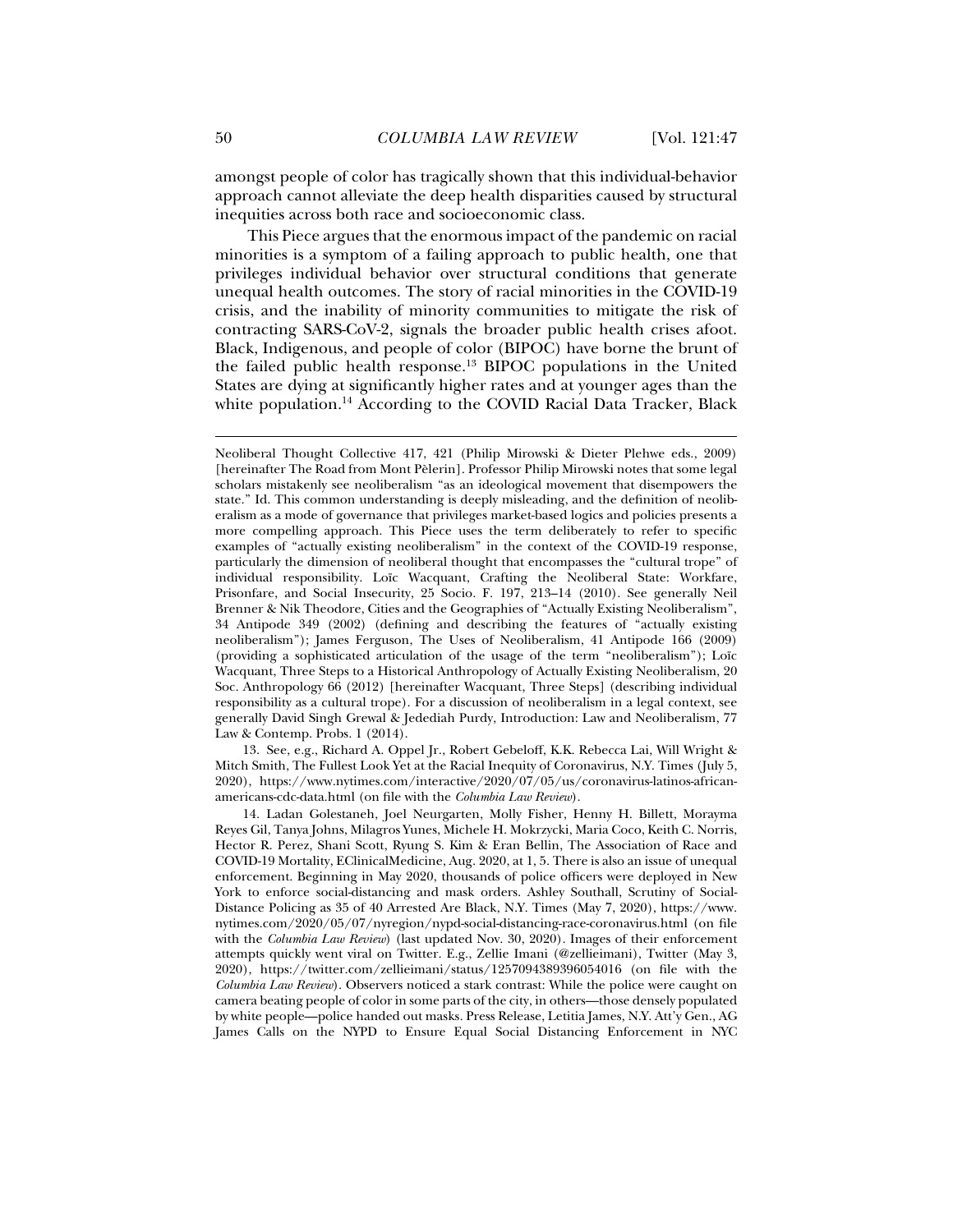people have died at a forty-nine percent higher rate than white people, while Native American and Latinx death rates have been forty percent and twenty-three percent higher than that of the white population, respectively.15 The data on mortality rates by age group tells an even more shocking story of racial disparity: Between February and July 2020, Black mortality rates were 7.1 times higher than white mortality rates for persons aged 25 to 34 years, 9.0 times higher for persons aged 35 to 44 years, and 7.4 times higher for persons aged 45 to 54 years.16 Yet despite these clear racial disparities in deaths, the ideology of personal responsibility continues to animate the public health response to the COVID-19 pandemic, shifting the onus for mitigation of risk away from the social and legal determinants of health and onto the individual. This racialized impact of COVID-19 tells a tragic story about a fundamentally misguided approach to the pandemic response. The current response relies too heavily on changing individual behavior and has not taken into account the structural determinants of risk and vulnerability that are actually driving this pandemic.17

The rest of this Piece is organized as follows: As background, Part I offers a brief genealogy of the neoliberal origins of the personalresponsibility approach and of how changing individual behaviors became central to responding to public health crises. Part II then describes a counterproject in which advocates and experts have begun to highlight the social determinants of health as a superior approach to understanding why lower-income people of color experience poor health outcomes. This latter perspective helps us understand why communities of color have been unable to mitigate the risk of contracting SARS-CoV-2. Finally, Part III shows how the experiences of the BIPOC community in the context of

Communities (May 13, 2020), https://ag.ny.gov/press-release/2020/ag-james-calls-nypdensure-equal-social-distancing-enforcement-nyc-communities [https://perma.cc/9VWF-9V 86]. Class does not offer a protective effect—in the same higher wealth quintiles, Black people die at a higher rate than white people. Shirley Sze, Daniel Pan, Clareece R. Nevill, Laura J. Gray, Christopher A. Martin, Joshua Nazareth, Jatinder S. Minhas, Pip Divall, Kamlesh Khunti, Keith R. Abrams, Laura B. Nellums & Manish Pareek, Ethnicity and Clinical Outcomes in COVID-19: A Systematic Review and Meta-Analysis, EClinicalMedicine, Dec. 2020, at 1, 15.

 <sup>15.</sup> The COVID Racial Data Tracker, COVID Tracking Project, https://covid tracking.com/race (on file with the *Columbia Law Review*) (last visited Mar. 7, 2021).

 <sup>16.</sup> Mary T. Bassett, Jarvis T. Chen & Nancy Krieger, Variation in Racial/Ethnic Disparities in COVID-19 Mortality by Age in the United States: A Cross-Sectional Study, PLOS Med., Oct. 2020, at 1, 5. Mortality rates for Latinx populations relative to the white population were almost the same: 7.0 times higher in the 25 to 34 age cohort, 8.8 times higher in the 35 to 44 age cohort, and 7.0 times higher in the 45 to 54 age cohort. Id.

 <sup>17.</sup> The focus on the individual is aligned with the broader trend toward personal responsibility in welfare and public health since the 1980s—a discourse that was furthered, in part, by racial narratives, including that of the "welfare queen." See Kaaryn S. Gustafson, Cheating Welfare: Public Assistance and the Criminalization of Poverty 15 (2011) ("The welfare queen serves as a vehicle—for those across the political spectrum—to discuss the proper role of government and to discuss individual behavior and personal responsibility.").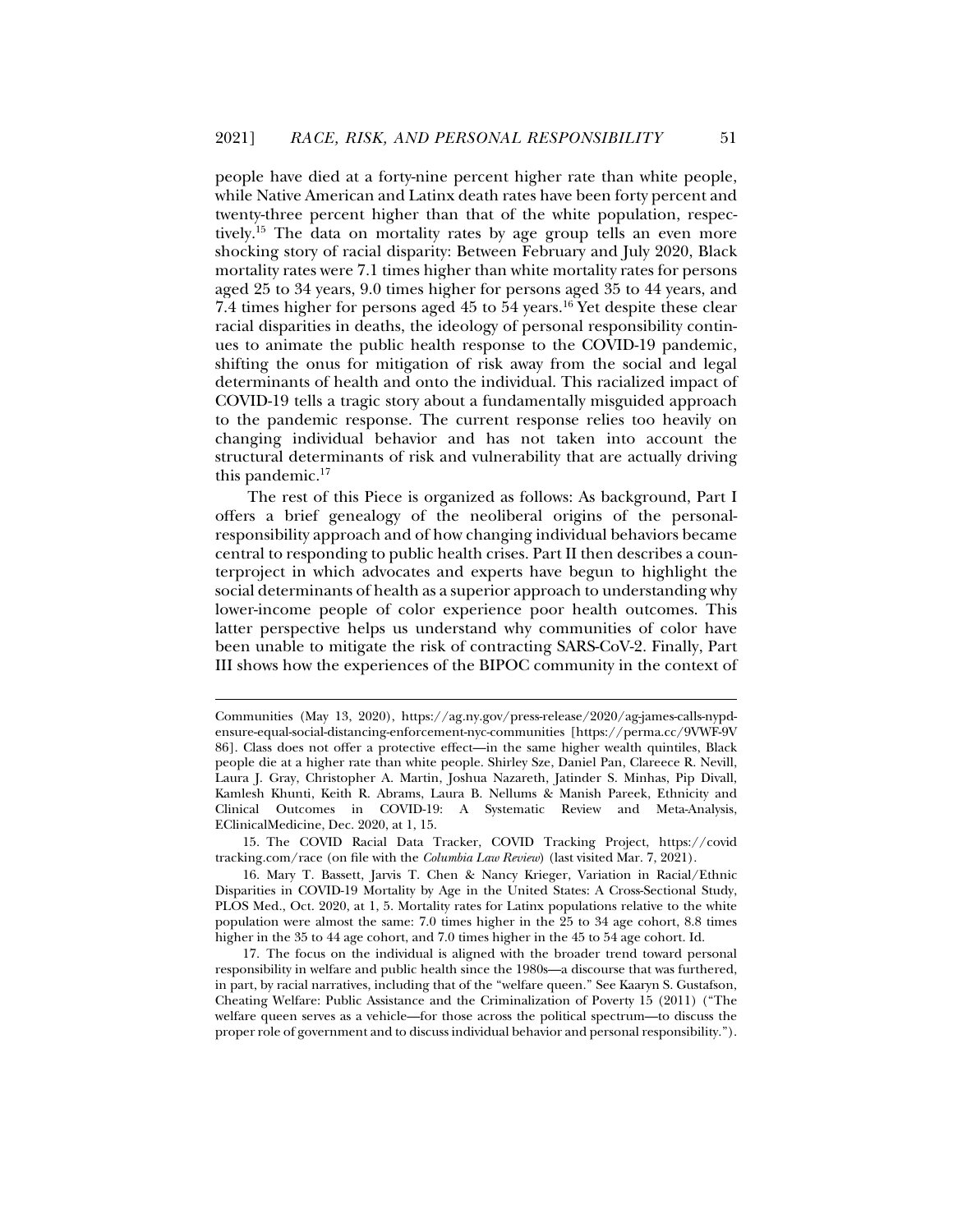COVID-19 exemplify a tragic policy imbalance between individualbehavior and structural approaches to addressing public health amid the current pandemic.

## I. THE TURN TO INDIVIDUAL RESPONSIBILITY IN THE RESPONSE TO PUBLIC HEALTH CRISES

The primary guidance from the CDC—the federal agency tasked with leading the COVID-19 response—focuses on individual behaviors rather than structural determinants of public health outcomes. A full year into the pandemic, the CDC website provides the following advice to mitigate the risk of contracting SARS-CoV-2: Wear a mask, social distance, avoid travel, wash your hands, and clean and disinfect surfaces.18 The agency advises people to wear masks in public (noting that masks are not a substitute for social distancing); to avoid crowds; and for those living in shared living situations, to maintain at least a six-foot distance from household members who may be sick.<sup>19</sup> In other words, the CDC emphasizes individual actions over structural responses.20 In doing so, the CDC ignores the lived realities of millions of Americans who live in multigenerational households, experience overcrowded housing or worse, face housing instability and outright homelessness, have no alternative transportation options besides public transit, and have little control over their working conditions.<sup>21</sup> The

 <sup>18.</sup> CDC, How to Protect Yourself, supra note 1.

 <sup>19.</sup> Id.

 <sup>20.</sup> Ironically, the CDC has a section on its website about the social determinants of health, which it describes as "conditions in the places where people live, learn, work, and play that affect a wide range of health and quality-of life-risks [sic] and outcomes," with references to CDC research that employs the concept. Social Determinants of Health: Know What Affects Health, CDC, https://www.cdc.gov/socialdeterminants/index.htm [https:// perma.cc/379M-X83B] [hereinafter CDC, Social Determinants of Health] (last updated Jan. 26, 2021).

 <sup>21.</sup> See, e.g. Mariana C. Arcaya, Yael Nidam, Andrew Binet, Reann Gibson & Vedette Gavin, Rising Home Values and COVID-19 Case Rates in Massachusetts, Soc. Sci. & Med., Nov. 2020, at 1, 4–5 ("Crowding, doubling up, homelessness, and taking on part-time work in jobs that carry COVID-19 exposure risk may help explain how rapidly increasing home values and unaffordable housing create geographic and social disparities in COVID-19 outcomes."); Rebecca Bentley & Emma Baker, Housing at the Frontline of the COVID-19 Challenge: A Commentary on "Rising Home Values and COVID-19 Case Rates in Massachusetts", Soc. Sci. & Med., Nov. 2020, at 1, 1–2 ("This paper reminds us that our most important public health levers sit outside of primary health care . . . . In the absence of a vaccine, both our housing, and our housing systems, have an important role to play."); David Robinson & Justin Steil, Eviction Dynamics in Market-Rate Multifamily Rental Housing, Hous. Pol'y Debate, Dec. 2020, at 1, 3 ("[N]eighborhood-level findings [demonstrate] that the racial composition of the neighborhood is a stronger predictor of eviction filings than the economic characteristics of that neighborhood, which suggests that addressing evictions requires addressing the ways that structural racism, specifically anti-Black policies and attitudes, has pervaded housing markets and metropolitan neighborhood structures."). For potential strategies for using housing policy as a tool to mitigate COVID-19 risk, see Emily A. Benfer, David Vlahov, Marissa Y. Long, Evan Walker-Wells, J.L. Pottenger, Jr., Gregg Gonsalves & Danya E. Keene, Eviction, Health Inequity, and the Spread of COVID-19: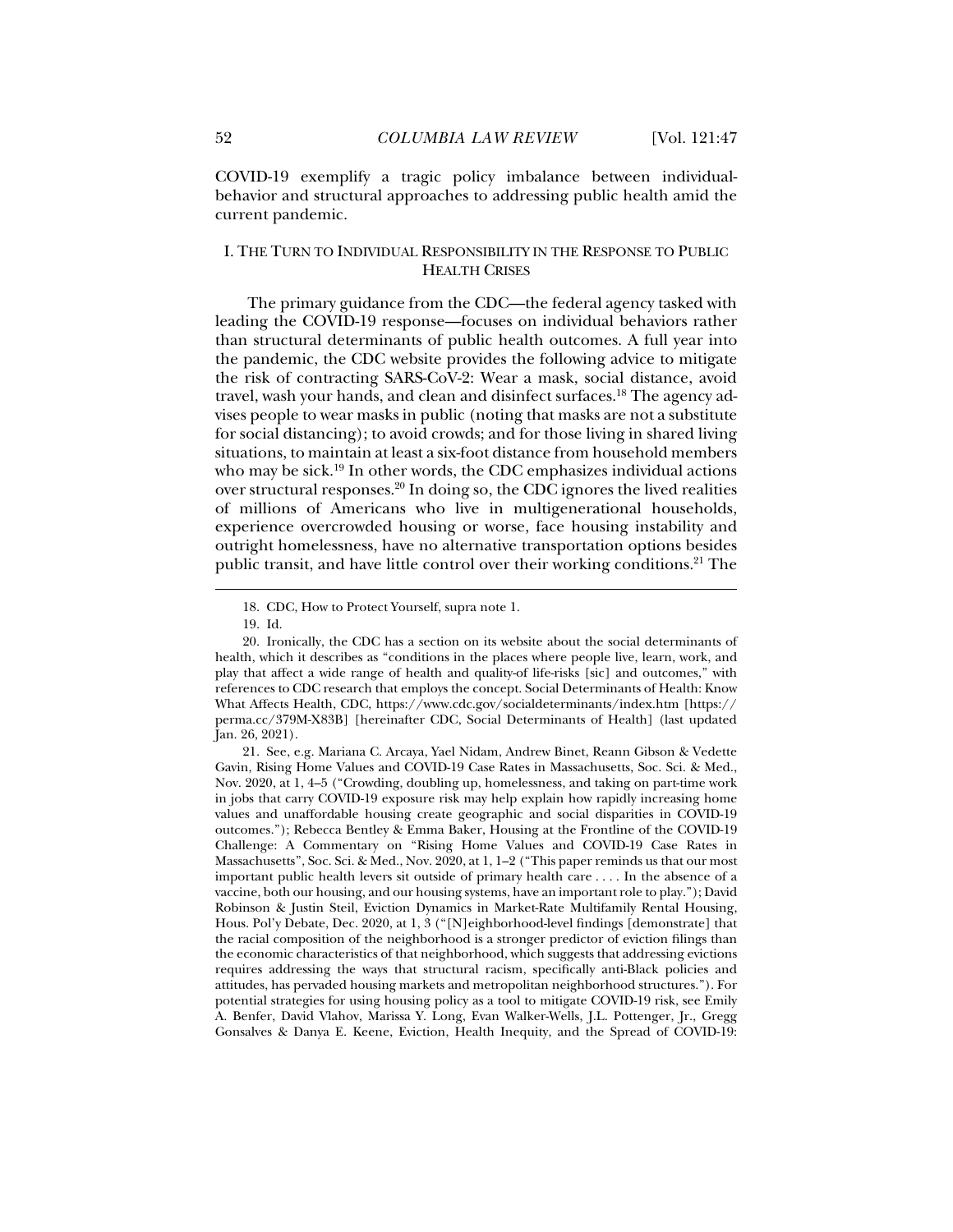CDC guidance further conceals the role of state and private actors (including employers and landlords) in creating these housing, transportation, and employment environments that make it impossible to follow CDC guidance. The individual-behavior and personal-responsibility tenor of the COVID-19 response is not new: It is a product of the "neoliberal turn" that has transformed virtually all arenas of public policy since the 1970s.<sup>22</sup> It haunts the response to public health crises in the United States including epidemics that preceded COVID-19.23

In recent years, several scholarly works have dated the neoliberal turn to the postwar period.<sup>24</sup> By using the term "neoliberalism," we refer to the emergence of a market-oriented mode of societal governance coupled with the rise of the ideology of personal responsibility and the demise of broad-based, state-sponsored welfare provisions, including universal healthcare. The rise of neoliberalism was not accidental: It was the product of an intellectual movement that began in the 1930s and increasingly gained political and economic support through the postwar period, ultimately becoming hegemonic by the 1980s. The growing influence of the philosophical approaches of Friedrich Hayek and other members of the Mont Pèlerin Society laid the groundwork for a market-oriented

j

 23. Vicente Navarro, The Consequences of Neoliberalism in the Current Pandemic, 50 Int'l J. Health Servs. 271, 271–72 (2020).

Housing Policy as a Primary Pandemic Mitigation Strategy, J. Urb. Health, Feb. 2021, at 1, 8 ("Housing displacement and eviction prevention can be a key component of a comprehensive strategy to control the pandemic by reducing COVID-19 infection, transmission, illness, hospitalizations, and death and to address health inequity.").

 <sup>22.</sup> Adam Gaffney, The Neoliberal Turn in American Health Care, 45 Int'l J. Health Servs. 33, 34 (2015); see also Harald Schmidt & Allison K. Hoffman, The Ethics of Medicaid's Work Requirements and Other Personal Responsibility Policies, 319 JAMA Viewpoint 2265, 2265 (2018) (describing the consideration of work requirements as a condition of receiving Medicaid benefits); Daniel Goldberg, The Problem with Individual-Level Interventions to Curb the COVID-19 Pandemic, Harv. L. Petrie-Flom Ctr.: Bill of Health (Dec. 9, 2020), https://blog.petrieflom.law.harvard.edu/2020/12/09/individual ism-covid-pandemic-public-health [https://perma.cc/54NR-ARTJ] ("The failure to control the COVID-19 pandemic in the United States rests, in part, on the individualistic nature of our public health responses."); Allison K. Hoffman, The Unhealthy Return to Individual Responsibility in Health Policy, Harv. L. Petrie-Flom Ctr.: Bill of Health (Jan. 16, 2017), https://blog.petrieflom.law.harvard.edu/2017/01/16/the-unhealthy-return-to-individualresponsibility-in-health-policy [https://perma.cc/8S7H-J9WW] ("[Former Speaker of the House Paul] Ryan's assumption—a theme also echoed in the other major Republican proposals on the table—is that personal responsibility will serve as a salve to the wounds of the American healthcare system.").

 <sup>24.</sup> See, e.g., Fred Block & Margaret R. Somers, The Power of Market Fundamentalism 19–22 (2014); David Harvey, A Brief History of Neoliberalism 39–63 (2005); Quinn Slobodian, Globalists: The End of Empire and the Birth of Neoliberalism 121–25 (2018); Daniel Stedman Jones, Masters of the Universe: Hayek, Friedman, and the Birth of Neoliberal Politics 85–133 (2012); François Denord, French Neoliberalism and Its Divisions: From the Colloque Walter Lippmann to the Fifth Republic, *in* The Road from Mont Pèlerin, supra note 12, at 45–55.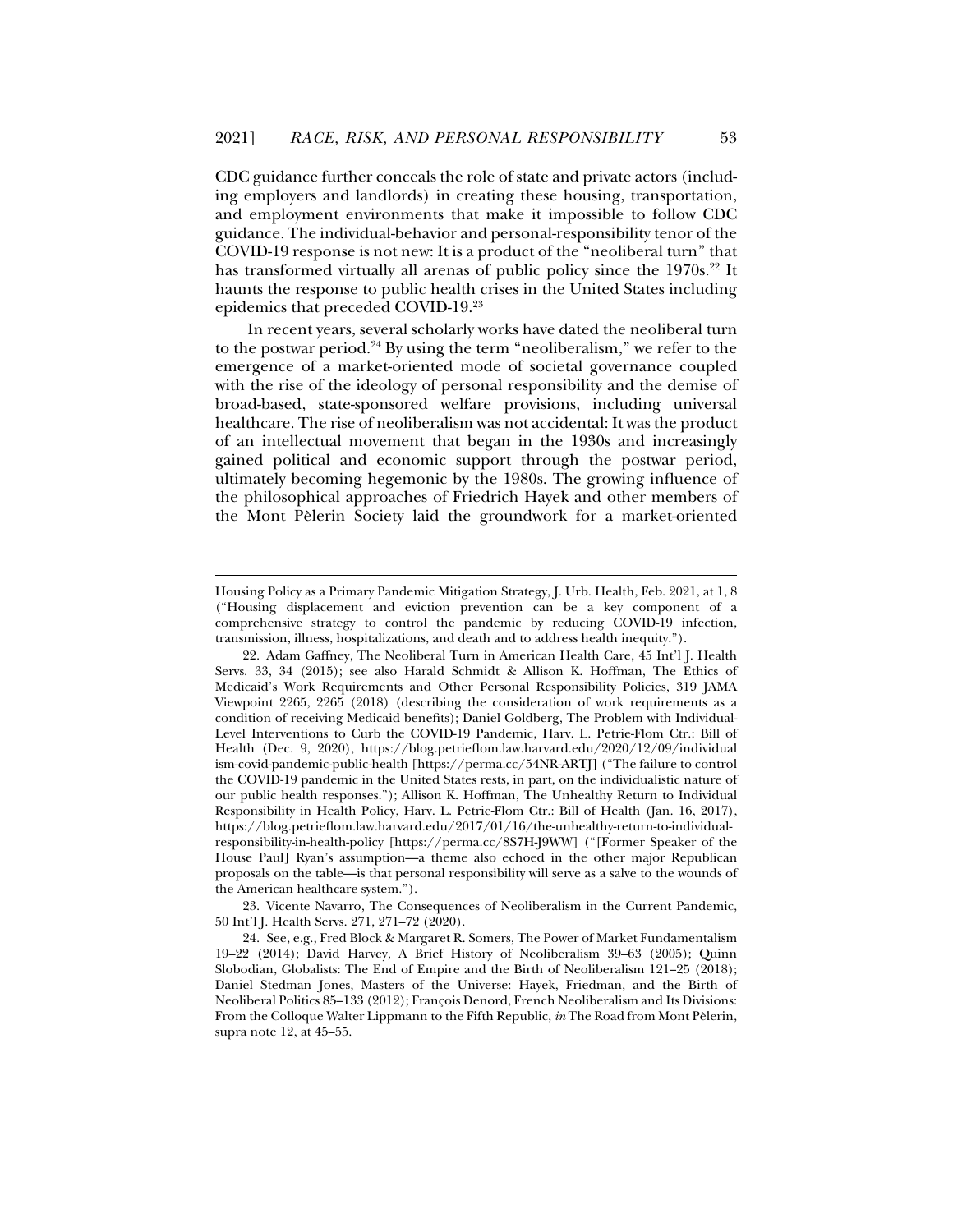worldview that has since been applied to healthcare policy.<sup>25</sup> Neoliberals took specific aim at statist policies that relied on government technocracy to organize the economy and deliver public services. Hayek famously argued that state planners can never capture the amount of knowledge of individual preferences to effectively coordinate a large-scale economy: Only the market could accomplish such a complex task.<sup>26</sup> In the arena of health, Dr. Adam Gaffney argues that Hayek's views helped cement the idea that people's preferences for healthcare were relative to their other needs: There is nothing special about healthcare relative to any other good that an individual may desire. "In other words, crudely speaking, one person might prefer paying rent to having a mammogram, while another might take a needed heart surgery over a week on vacation."27 Thus, following Hayek, there would be no way for the state to objectively determine the desired standard of healthcare services preferred by each individual person, but the market could accurately reveal individual preferences.

Despite ideological and policy battles over the ensuing decades, this view has largely prevailed and undergirds the consumerist model for healthcare that we have today. This model imagines healthcare users to be rational consumers of health services whose willingness to pay accurately represents their healthcare needs.28 As a result, the prior distribution of resources that shaped an individual's inability to access care was essentially erased from this market-oriented perspective on healthcare. This included the role of the government in shaping the ability of racial minorities to "choose" care, as exemplified in the Hospital Survey and Construction Act of 1946 (also known as the Hill–Burton Act).29 Hill–Burton earmarked

 <sup>25.</sup> Denord, supra note 24, at 45–55; Gaffney, supra note 22, at 36–37 (describing Hayek's view of healthcare neoliberalism and discussing the rise of such views as the basis of healthcare philosophy in the United States and Great Britain).

 <sup>26.</sup> See F.A. Hayek, The Use of Knowledge in Society, 35 Am. Econ. Rev. 519, 519–20 (1945); see also Eugene F. Miller, Hayek's *The Constitution of Liberty*: An Account of Its Arguments 149–54 (2010) (describing Hayek's criticism of unitary state systems and preference for a state-assisted but decentralized model).

 <sup>27.</sup> Gaffney, supra note 22, at 38. Gaffney describes Hayek's neoliberal argument against free state-provided healthcare on the philosophical point that people's healthcare needs did not have "an objectively ascertainable character" and thus should not be provided. See Miller, supra note 26, at 67–71. Note that in his earlier work, Hayek did seem to think that some basic social welfare system was necessary and possible. See F.A. Hayek, The Road to Serfdom: Text and Documents, The Definitive Edition 147–49 (Bruce Caldwell ed., 2007) ("But there is no incompatibility in principle between the state's providing greater security in this way and the preservation of individual freedom.").

 <sup>28.</sup> Gaffney, supra note 22, at 37 ("Health care should therefore be distributed like other commodities: according to the tastes of the individual consumer, each of whom acts as a rational actor in electing to purchase the quantity and quality of health care goods that he or she desires."). For information on the economic model of rational calculating behavior, see generally Gary S. Becker, The Economic Approach to Human Behavior (1976).

 <sup>29.</sup> Hospital Survey and Construction Act of 1946, Pub. L. No. 79-725, 60 Stat. 1040 (codified as amended at 42 U.S.C. §§ 291–291m (1946)). The Hill–Burton Program was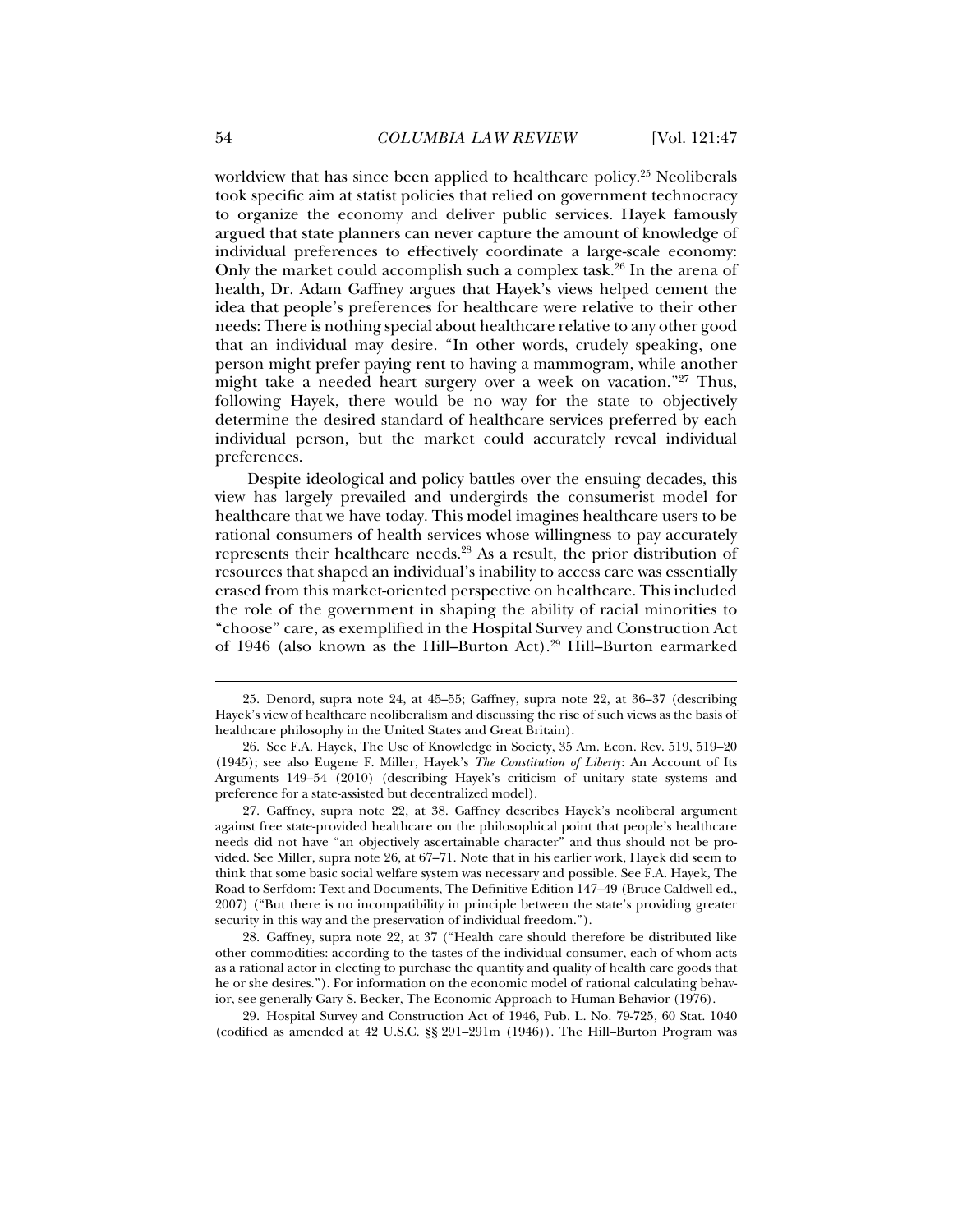resources for healthcare modernization but allowed states to continue to segregate hospitals while receiving the federal funds under a separate-butequal philosophy.30

Despite calls to expand access to healthcare through the 1970s, the election of President Ronald Reagan ushered in new support for a neoliberal perspective on issues of social welfare.<sup>31</sup> Reagan vilified people on welfare as the "undeserving poor"—unworthy recipients of government support.<sup>32</sup> He racialized the provision of welfare support through the caricature of the "welfare queen"—a Black woman defrauding the welfare system to live a life of luxury.<sup>33</sup> This myth proved remarkably effective as a rhetorical device to undo the welfare system.<sup>34</sup> It not only tied in with deeply entrenched racist stereotypes in a moment of post–Civil Rights race-based political realignment but also underscored what Loïc Wacquant has termed the neoliberal cultural trope of individual responsibility.35 As welfare support was removed, people with low incomes suffered, particularly those in vilified communities of color.<sup>36</sup> Thus, while race was formally absent in the policies that promoted individual responsibility, it was fundamental to the underlying political logic that fueled the rise of the neoliberal approach.

It was in the midst of this assault against people on welfare that  $HIV/ALDS$  began its deadly journey through Black and brown bodies. $37$ Although often ignored in the early part of the epidemic, intense advocacy efforts directed the attention of scientists and public health experts, including CDC officials, toward marginalized communities of color.38 It was because of these activists' calls for greater attention to the epidemic, and a growing sense that the epidemic was far larger than was being

 32. Block & Somers, supra note 24, at 175; Brian Steensland, Cultural Categories and the American Welfare State: The Case of Guaranteed Income Policy, 111 Am. J. Socio. 1273, 1274 (2006).

33. Gustafson, supra note 17, at 35–36.

34. Id.

j

35. Wacquant, Three Steps, supra note 12, at 72–74.

 36. Gustafson, supra note 17, at 36, 40; Keith Wailoo, Pain: A Political History 1–12 (2014).

 37. Cathy Cohen, Boundaries of Blackness: AIDS and the Breakdown of Black Politics 79, 86 (1999).

 38. Id. at 20–24, 91–148; Deborah B. Gould, Moving Politics: Emotion and ACT UP's Fight Against AIDS 4–5 (2009).

updated in 1975. See Pub. L. No. 93-641, 88 Stat. 2268 (1975) (codified as amended at 42 U.S.C. §§ 300q–300t (1979)).

 <sup>30.</sup> Emily A. Largent, Public Health, Racism, and the Lasting Impact of Hospital Segregation, 133 Pub. Health Reps. 715, 715 (2018).

 <sup>31.</sup> See Block & Somers, supra note 24, at 198 (explaining the rise in the conservatism movement in the 1970s and its embrace of market freedom and hostility toward government intervention); Gustafson, supra note 17, at 35–41 ("From the first moment of his bid for presidential election in 1980s, Ronald Reagan used anecdotes about welfare queens to exemplify everything he believed wrong with government programs—excessive spending on domestic programs and misuse of government money.").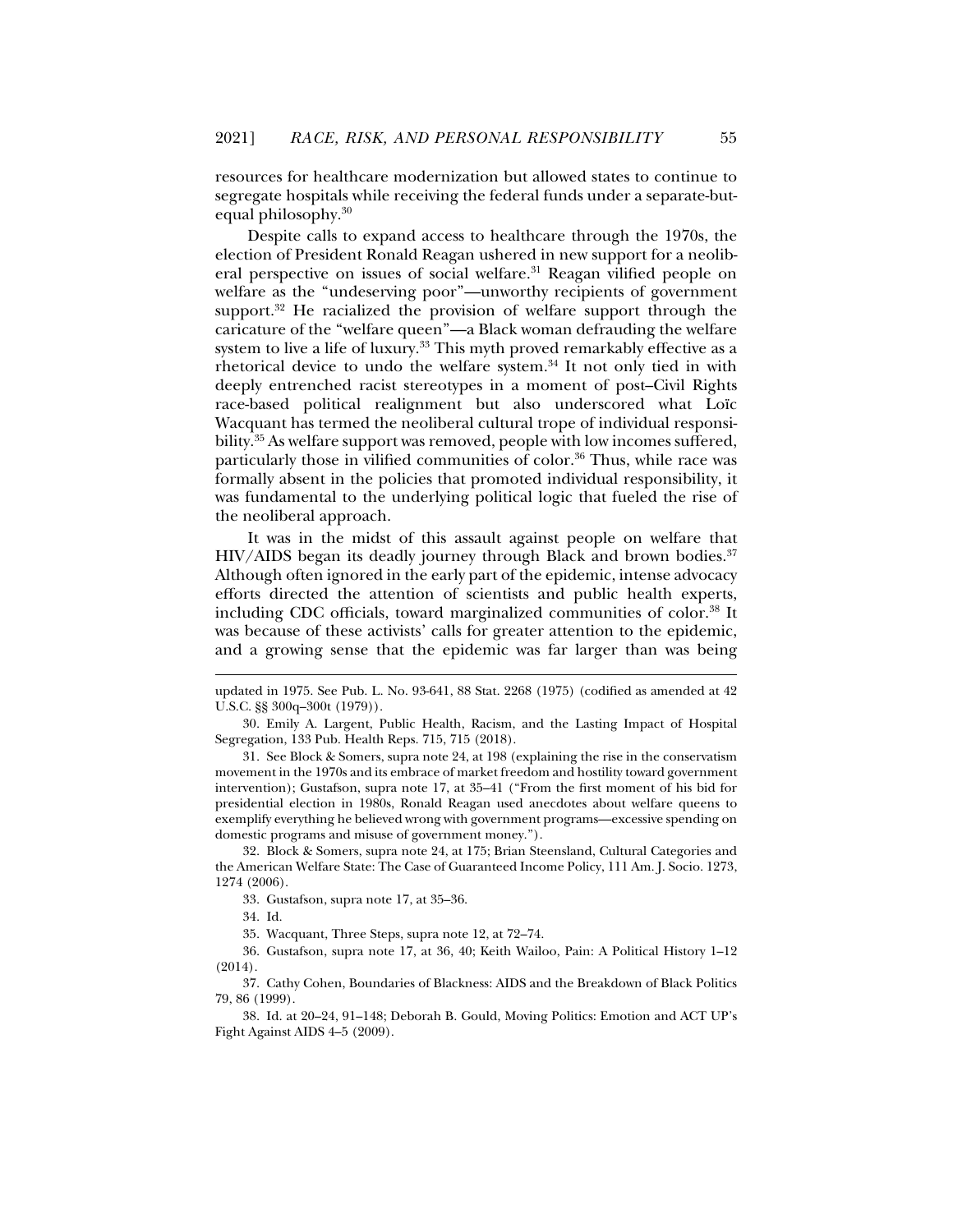documented by experts, that the government began to finally pay attention.

The increased attention to AIDS by the public sector rubbed scholars in the emerging field of law and economics the wrong way. This was most clear in the work of Professor Tomas Philipson and Judge Richard Posner. In a 1993 book, *Private Choices and Public Health: The AIDS Epidemic in Economic Perspective*, Philipson and Posner outlined a new way of thinking about the risk of AIDS and its transmission.<sup>39</sup> They began to advocate for a new mode of examining epidemics which they call economic epidemiology.40 They challenged the idea that it was necessary to have governmental intervention in the HIV/AIDS pandemic. Instead, they offered a marketoriented approach that treated an "individual's choice between safe and risky sex . . . as a rational decision."41

Crucially, by conceptualizing human behavior as rational decisionmaking based on individual risk–reward calculus, Philipson and Posner's behavioral model makes room for incentives—and hence law and public policy—to guide the behavior of those who are in the position to make these decisions (such as getting tested for HIV).<sup>42</sup> They take specific aim at epidemiology as a field that, as they argue, assumes that individuals have to "expose themselves, or [have] to avoid exposing themselves" to risk of infection.43 According to Philipson and Posner, epidemiologists do this through studies that assume one can use randomized groups of people to understand population health and welfare decisions at the individual level.44 In doing so, epidemiologists ignore the mechanisms through which information and incentives impact behavioral change and individual choice. By centering the rational individual, Philipson and Posner argue that one can treat the decisions made in the AIDS pandemic in the same way as decisions made in any other market context that economists study.45

 <sup>39.</sup> Tomas J. Philipson & Richard A. Posner, Private Choices and Public Health: The AIDS Epidemic in Economic Perspective (1993).

 <sup>40.</sup> Id. at 52. For a critical elaboration of the tendencies of neoclassical economists such as Posner's Chicago School colleagues, particularly Gary Becker—to "colonize" other social science disciplines, including epidemiology and law, see generally Ben Fine & Dimitris Milonakis, From Economics Imperialism to Freakonomics: The Shifting Boundaries Between Economics and Other Social Sciences (2009).

 <sup>41.</sup> Philipson & Posner, supra note 39, at 4.

 <sup>42.</sup> Philipson and Posner's identification of the role of incentives is consistent with the conceptualization of neoliberalism as the mode of governance where states engage in the "marketcraft" that is advocated in this Piece. For information on neoliberalism as re-regulation and "marketcraft," see generally Steven K. Vogel, Marketcraft: How Governments Make Markets Work (2018); Jedediah Britton-Purdy, David Singh Grewal, Amy Kapczynski & K. Sabeel Rahman, Building a Law-and-Political-Economy Framework: Beyond the Twentieth-Century Synthesis, 129 Yale L.J. 1784, 1794–818 (2020); Greta R. Krippner, The Making of U.S. Monetary Policy: Central Bank Transparency and the Neoliberal Dilemma, 36 Theory & Soc'y 477, 477–513 (2007).

 <sup>43.</sup> Philipson & Posner, supra note 39, at 5.

 <sup>44.</sup> Id.

 <sup>45.</sup> Id.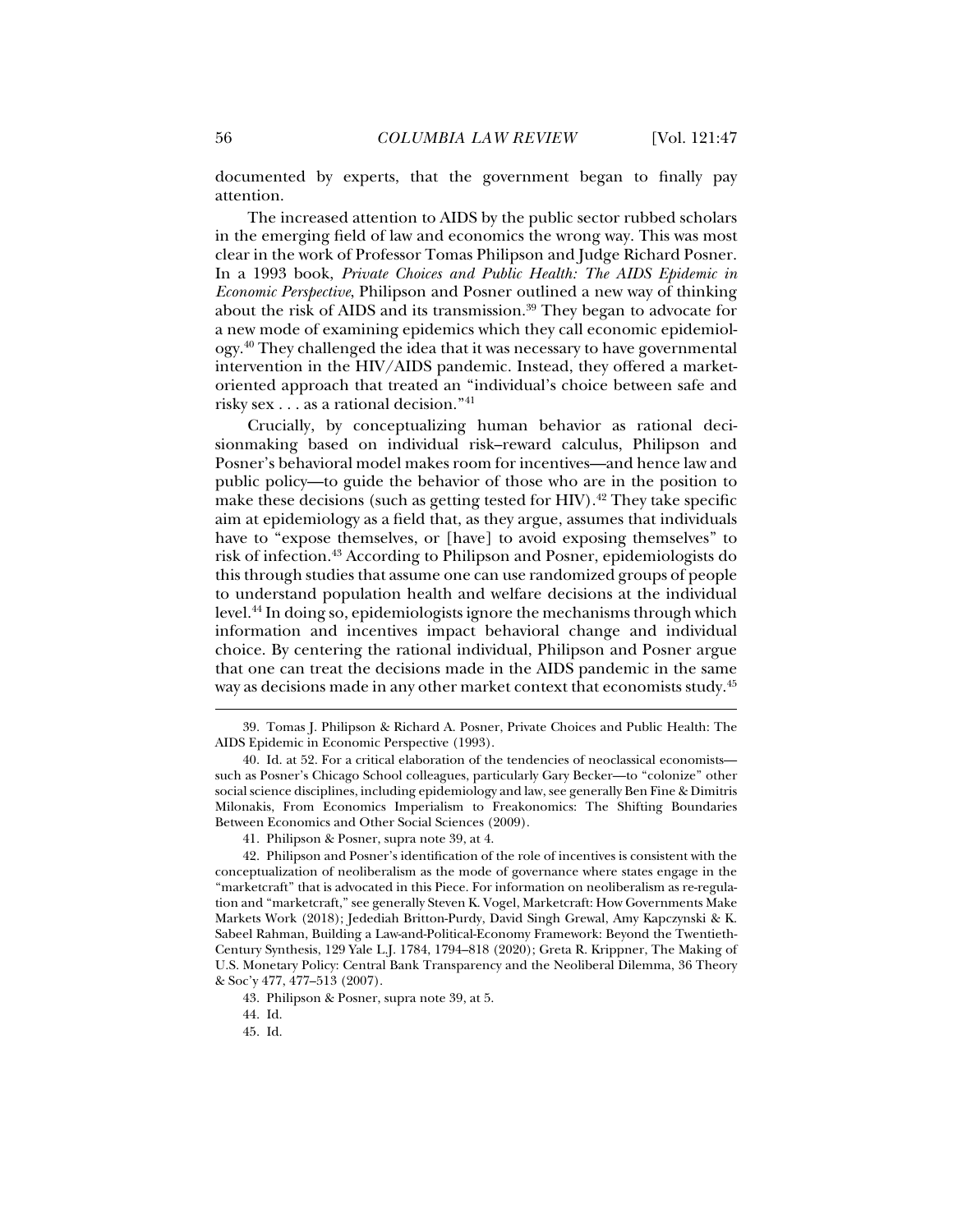They argue that a person who is contemplating sexual intercourse, or sharing a hypodermic needle, takes "optimal measures to adjust to the risk of infection."46 In addition to ignoring structural forces that drive people toward drug use, they do not acknowledge that a person sharing a needle might be high or driven by addiction and hence their capacity for "rational" decisionmaking may be impaired. By focusing on individuals as rational decisionmakers and treating the HIV/AIDS context like a market, Philipson and Posner argue that the role of the state in addressing the AIDS pandemic should be directed away from social-welfare provisions and health services and toward creating and enforcing background rules and incentives to shape behavioral outcomes.47

Philipson and Posner's approach was based on a neoclassical economic model of human behavior underpinned by strict—and unrealistic—behavioral assumptions.<sup>48</sup> This approach had long been criticized by heterodox economists, but it also came under internal attack as mainstream economists sought to explain real-world deviations from the neoclassical behavioral ideal.49 As the subfields of information economics and behavioral economics grew in the 1980s and 1990s, so did the idea that an alternative approach to addressing public health crises, like obesity or diabetes,<sup>50</sup> would be to improve the decisionmaking ability of individuals.51 Behavioral economics challenged the idea of a purely rational

 <sup>46.</sup> Id. at 6.

 <sup>47.</sup> Id. They have two exceptions. Philipson and Posner permit the government to retain an active role in addressing the AIDS pandemic by administering a universal mandatory testing program and criminalizing nondisclosure of HIV status—i.e., disincentivizing risk of transmission through criminal law. Id.

 <sup>48.</sup> Philipson and Posner assumed that humans were strictly rational and had perfect information, and they imposed high cognitive demands on individuals who were expected to make complex calculations quickly and consistently regardless of external social and institutional context. For an early and powerful internal critique, see generally Amartya K. Sen, Rational Fools: A Critique of the Behavioral Foundations of Economic Theory, 6 Phil. & Pub. Affs. 317 (1977).

 <sup>49.</sup> Heterodox critiques came from a variety of perspectives, including feminist economists who made gender-based critiques and economists of race who highlighted the role of race as a structural variable—and racism as a systemic process of hegemony—in shaping behavior and socioeconomic outcomes. For information on feminist critiques, see generally Nancy Folbre, Who Pays for the Kids? Gender and the Structures of Constraint (1994). For information on race-based critiques, see generally Robert Higgs, The Question of Discrimination: Racial Inequality in the United States Labor Market: Essays (Steven Shulman & William Darity, Jr., eds., 1989).

 <sup>50.</sup> See, e.g., Angela J. Jacques-Tiura & Mark K. Greenwald, Behavioral Economic Factors Related to Pediatric Obesity, 63 Pediatric Clinics N. Am. 425, 443–44 (2016) (applying behavioral economics to the policy framework for child obesity).

 <sup>51.</sup> Richard H. Thaler & Cass R. Sunstein, Nudge: Improving Decisions About Health, Wealth, and Happiness 1–14 (2009) (advocating for targeted policy "nudges" to influence individuals' decisionmaking behavior in areas such as health); see also Russell Korobkin, Three Choice Architecture Paradigms for Healthcare Policy, *in* Nudging Health: Health Law and Behavioral Economics 15, 15–26 (I. Glenn Cohen, Holly Fernandez Lynch & Christopher T. Robertson eds., 2016). For information on how the economics of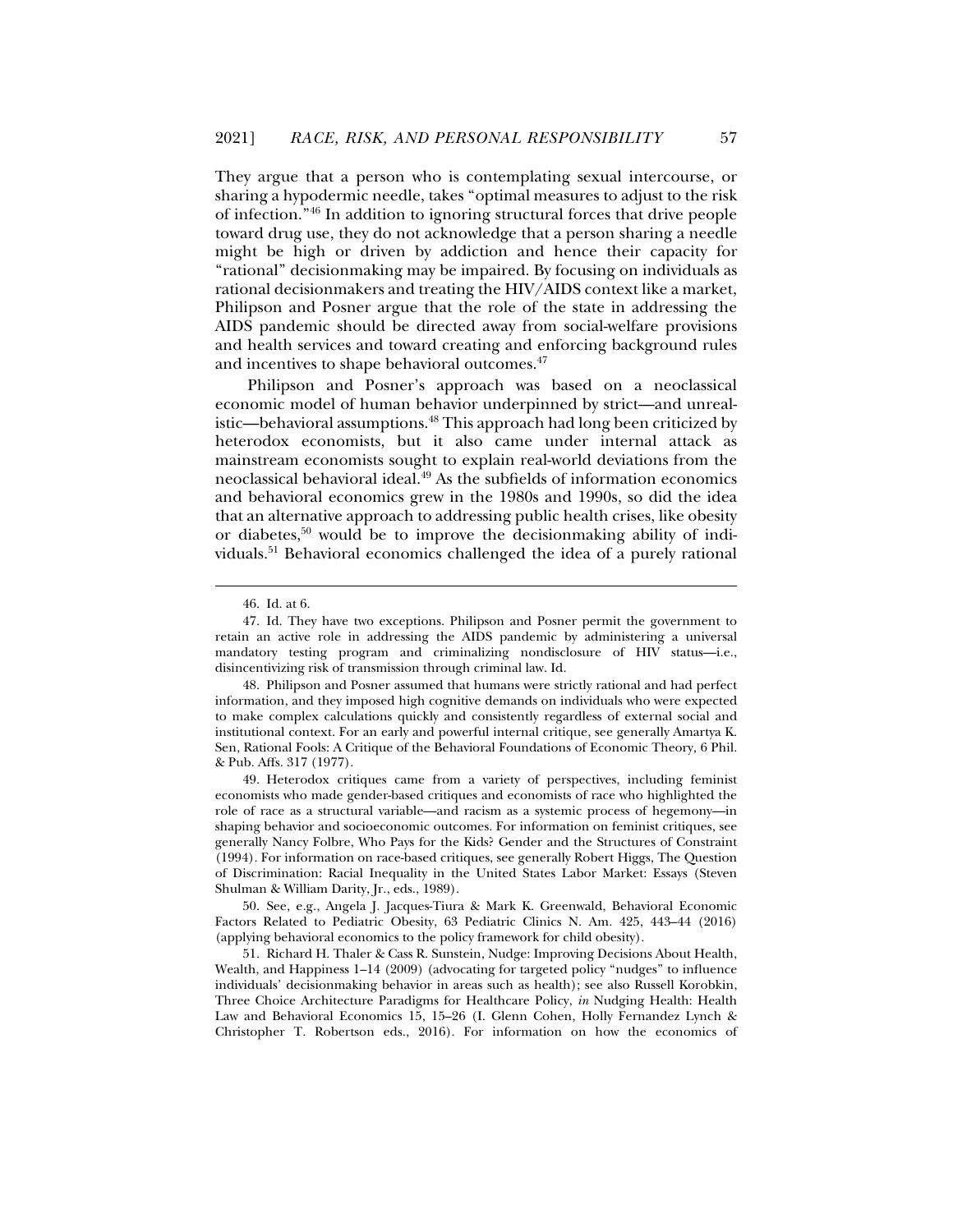individual, instead arguing that people were rational within certain bounds shaped by cognitive factors, including systematic bias or the interplay of psychological forces.52 Taking behavioral economics seriously meant challenging the notion of a purely rational individual and rethinking the role of regulation in helping people make optimal decisions. As Professors Cass Sunstein and Richard Thaler famously put it, the state should occasionally "nudge" people into making the right decision for their health rather than simply designing incentives for rational individuals to assess risk and optimize outcomes, or more radically, addressing structural causes of behavior and health outcomes.<sup>53</sup> A person who has borderline diabetes, for example, might be encouraged to buy a smaller soft drink due to regulation mandating calorie labels or size restrictions.<sup>54</sup>

While behavioral economics acknowledged the important role of the state's regulatory capacity in shaping decisions, it is primarily a theory about how individuals make decisions.<sup>55</sup> The focus on the individual had a large impact on the study and practice of public health throughout the 1980s and 1990s.56 For one, it inspired epidemiologists to ask new questions about the role of incentives in altering risky behavior.<sup>57</sup> But,

information affects decisionmaking, see generally Joseph E. Stiglitz, The Contributions of the Economics of Information to Twentieth Century Economics, 115 Q.J. Econ. 1441 (2000). For information on the foundational work in behavioral economics, particularly on the role of insights from psychology, see generally Daniel Kahneman, Thinking, Fast and Slow (2011) (discussing the findings of Kahneman's research in collaboration with Amos Tversky). For information on the rise of behavioral economics as a subfield of economics, see generally Richard H. Thaler, Misbehaving: The Making of Behavioral Economics (2015).

 <sup>52.</sup> See Pelle Guldborg Hansen, Laurits Rohden Skov & Katrine Lund Skov, Making Healthy Choices Easier: Regulation Versus Nudging, 37 Ann. Rev. Pub. Health 237, 238 (2016) ("[A]dvances in behavioral economics and cognitive and social psychology . . . have revealed how human behavior and decision making is boundedly rational, systematically biased, and unavoidably habitual owing to the interplay of psychological forces, with what ought to be, from the perspective of rationality, irrelevant features of complex decisionmaking contexts.").

 <sup>53.</sup> See Thaler & Sunstein, supra note 51, at 72–80 ("[P]eople will need nudges for decisions that are difficult and rare, for which they do not get prompt feedback, and when they have trouble translating aspects of the situation into terms that they can easily understand."); Steven J. Gonzalez, Assisting Personal Responsibility: Using Nudges to Reduce Sugar Consumption, Harv. L. & Pol'y Rev., https://harvardlpr.com/2017/03/17/ assisting-personal-responsibility-using-nudges-to-reduce-sugar-consumption [https://perm a.cc/QFA5-CA5J] (last visited Jan. 27, 2021).

 <sup>54.</sup> Thaler & Sunstein, supra note 51, at 7, 43–44.

 <sup>55.</sup> Id. at 72–80 (examining psychology to predict decisionmaking).

 <sup>56.</sup> Howard M. Leichter, "Evil Habits" and "Personal Choices": Assigning Responsibility for Health in the 20th Century, 81 Milbank Q. 603, 603–04 (stating that by the end of the 20th century, experts and policymakers "placed much of the blame for seemingly avoidable morbidity and premature mortality on Americans' alleged personal careless and imprudent lifestyle choices").

 <sup>57.</sup> See, e.g., Jill Luoto & Katherine Grace Carman, Inter-American Development Bank, Behavioral Economics Guidelines with Applications for Health Interventions 20–39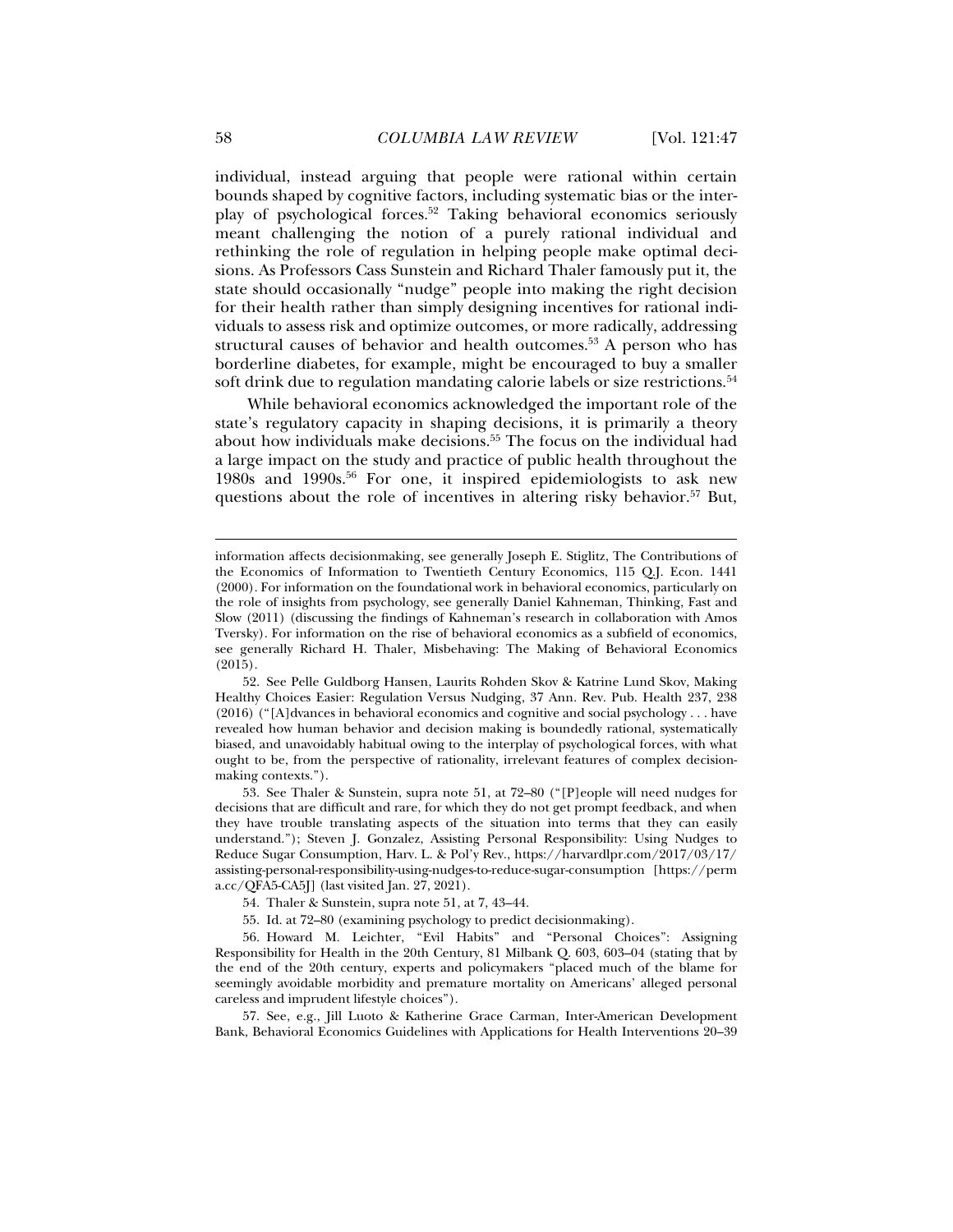perhaps more importantly, it drilled down on an individual and the choices that person makes that increase the risk of that person becoming sick.<sup>58</sup> The idea that individuals made the decisions that controlled their health and destiny dovetailed with the market-oriented political and economic ideology of neoliberal governmentality that, through the 1980s and 1990s, was slashing public services funding across the board while promoting progress through individual entrepreneurship, hard work, and personal responsibility.59

### II. THE SOCIAL DETERMINANTS OF HEALTH

Despite the rising influence of economics in the discussions about healthcare, social movements seeking access to better health services long highlighted the role of social and economic conditions that affected access to healthcare, including racism. $60$  From the 1960s through today, there have been many movements that have called for closer examination of the structural factors that contribute to inequitable health outcomes.<sup>61</sup> These include small and large organizations, such as the Boston Women's Health Collective, the Black Panthers, the Black Women's Health Imperative, Gay Men's Health Crisis, ACT-UP, and Life Force. $62$  These groups often focused on the health needs of particular communities (e.g., women, gay men, and Black women). In response to state retrenchment during the

j

 60. See Beatrix Hoffman, Healthcare Reform and Social Movements in the United States, 93 Am. J. Pub. Health 75, 75 (2003) ("Many grassroots movements, including the civil rights and women's movements and those on behalf of people with particular diseases like AIDS, have demanded changes in the health care system.").

 61. See, e.g., Donna Cooper Hamilton & Charles V. Hamilton, The Dual Agenda: Race and Social Welfare Policies of Civil Rights Organizations 155–56 (1997) (explaining how Medicare was endorsed by many civil rights organizations, such as the NAACP); Judy Norsigian, Our Bodies Ourselves and the Women's Health Movement in the United States: Some Reflections, 109 Am. J. Pub. Health 844, 844 (2019) (discussing how the women's health movement in the 1960s expanded to cover other health issues).

 62. See, e.g., Mary T. Bassett, Beyond Berets: The Black Panthers as Health Activists, 106 Am. J. Pub. Health 1741, 1741 (2016); Norsigian, supra note 61, at 844; David France, How ACT UP—the Coalition that Fought Against AIDS Stigma and Won Medications that Slowed the Plague—Forever Changed Patients' Rights, Protests and American Political Organizing as It's Practiced Today, N.Y. Times (Apr. 13, 2020), https://www.nytimes.com/ interactive/2020/04/13/t-magazine/act-up-aids.html (on file with the *Columbia Law Review*); History, Gay Men's Health Crisis, https://www.gmhc.org/history [https://perma. cc/C8EC-XNZN] (last visited Jan. 25, 2021); Our Story, Black Women's Health Imperative, https://bwhi.org/our-story [https://perma.cc/7FTY-FU4Q] (last visited Jan. 25, 2021).

<sup>(2014) (</sup>noting that many chronic diseases stem from individual behaviors, and applying behavioral economics to health policy design).

 <sup>58.</sup> See id. at 1–4 (suggesting that individual lifestyle choices can affect susceptibility to noncommunicable diseases, such as cardiovascular diseases, cancers, chronic respiratory diseases, and diabetes).

 <sup>59.</sup> See Linda Lobao, Mia Gray, Kevin Cox & Michael Kitson, The Shrinking State? Understanding the Assault on the Public Sector, 11 Cambridge J. Regions, Econ. & Soc'y 389, 390, 399–401 (2018) (describing how neoliberalism across the world led to a decline in public services throughout the 1980s and 1990s).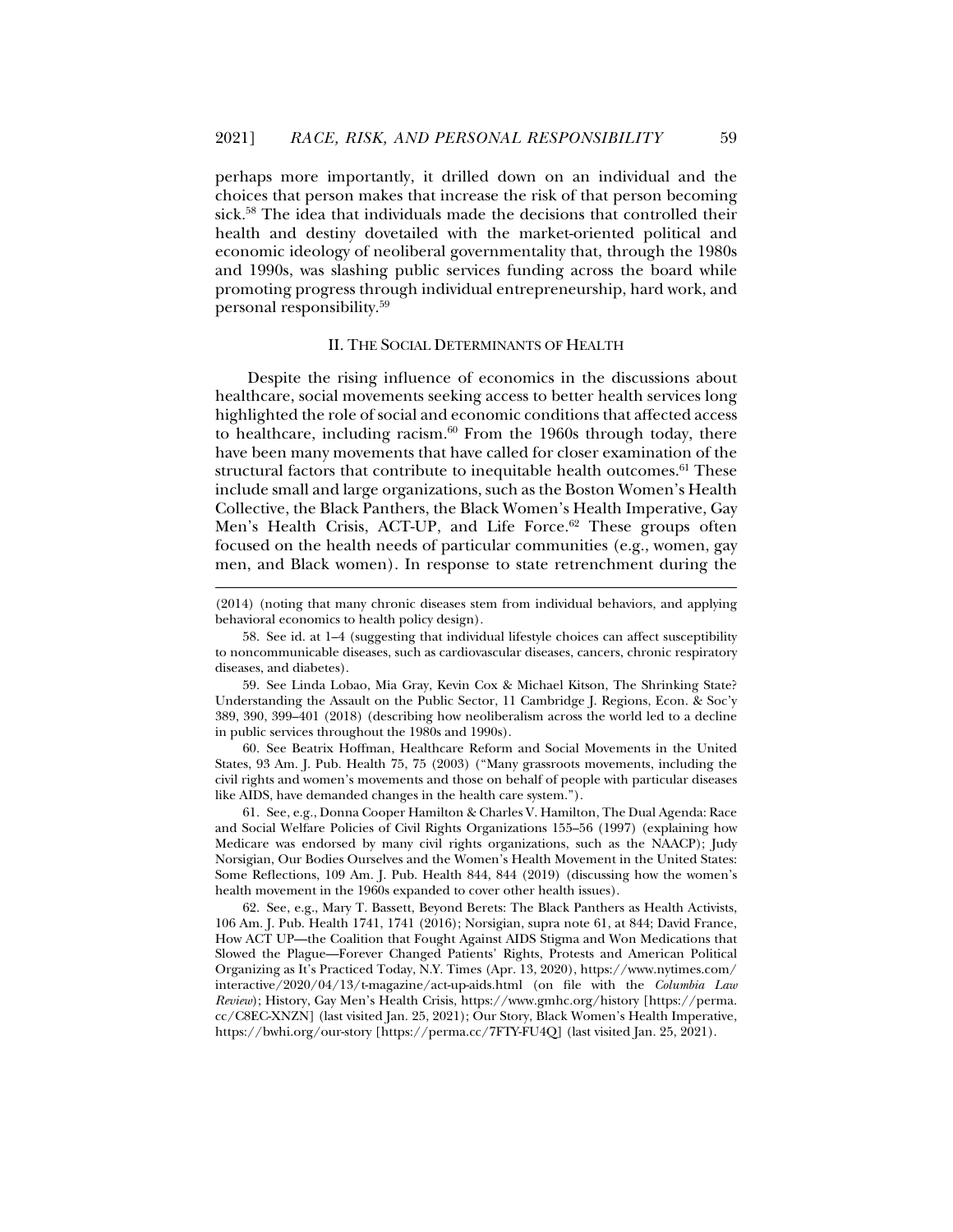neoliberal turn, their range of demands expanded to include issues initially considered to be beyond the scope of immediate health service delivery in an acknowledgement that these broader factors also had an impact on people's health outcomes. This was exemplified in the movement to provide housing to AIDS patients in the 1980s—resulting in the organization Housing Works, founded by ACT-UP advocates.63

While the need to consider the structural drivers of health outcomes has long been a point of discussion,  $64$  the idea began to take shape as an institutional response to health inequalities, at least since the  $1980s$ .<sup>65</sup> Experts began to weigh in on the question of how social factors shape individual health outcomes under a new approach called the social determinants of health.<sup>66</sup> The social determinants of health offered a sharply contrasting position to individual behavior and rational choice. It highlighted issues of inequality and structural forces by showing how health outcomes are often set into motion by larger sets of upstream factors, including where a person lives, works, and engages in leisure.<sup>67</sup> In the 2000s, the social-determinants-of-health approach began to enter global public health discourse and practice. Around 2003, the WHO convened experts to form the Commission on the Social Determinants of Health in the "spirit of social justice."68 The aim was to give support "in tackling the social causes of poor health."69 The Commission was focused

 65. For a history on the rise of focus on the social determinants of health, see generally Paula Braveman, Susan Egerter & David R. Williams, The Social Determinants of Health: Coming of Age, 32 Ann. Rev. Pub. Health 381, 382 (2011).

 <sup>63.</sup> About Us, Hous. Works, https://www.housingworks.org/about-us [https://perma. cc/K3K9-5S3Z] (last visited Jan. 9, 2021) (describing the organization's "mission to end the dual crises of homelessness and AIDS through relentless advocacy, the provision of lifesaving services, and entrepreneurial businesses that sustain our efforts").

 <sup>64.</sup> For a longer history dating back to the nineteenth century, see generally Dennis Raphael, Social Determinants of Health: Present Status, Unanswered Questions, and Future Directions, 36 Int'l J. Health Servs. 651 (2006) (tracing the phrase "social determinants" to Alvin Tarlov's analysis in Health and Social Organization: Towards a Health Policy for the 21st Century 71–93 (David Blane, Eric Brunner & Richard Wilkinson eds., 1996)). W.E.B. DuBois also wrote about addressing social concerns to better the health of the Black community. See W.E. Burghardt DuBois, The Health and Physique of the Negro American, 93 Am. J. Pub. Health 272, 276 (2003).

 <sup>66.</sup> NCHHSTP Social Determinants of Health, CDC, https://www.cdc.gov/nchhstp/ socialdeterminants/index.html [https://perma.cc/K4SY-WC9C] (last updated Dec. 19, 2019).

 <sup>67.</sup> CDC, Social Determinants of Health, supra note 20 ("Differences in health are striking in communities with poor SDOH such as unstable housing, low income, unsafe neighborhoods, or substandard education. By applying what we know about SDOH, we can not only improve individual and population health but we can also advance health equity.").

 <sup>68.</sup> Comm'n on Soc. Determinants of Health, Closing the Gap in a Generation: Health Equity Through Action on the Social Determinants of Health—Final Report of the Commission on Social Determinants of Health (2008) [hereinafter Closing the Gap].

 <sup>69.</sup> Commission on Social Determinants of Health—What, Why and How?, WHO, https://www.who.int/social\_determinants/thecommission/finalreport/about\_csdh/en [https://perma.cc/EW8S-XN69] (last visited Jan. 25, 2021).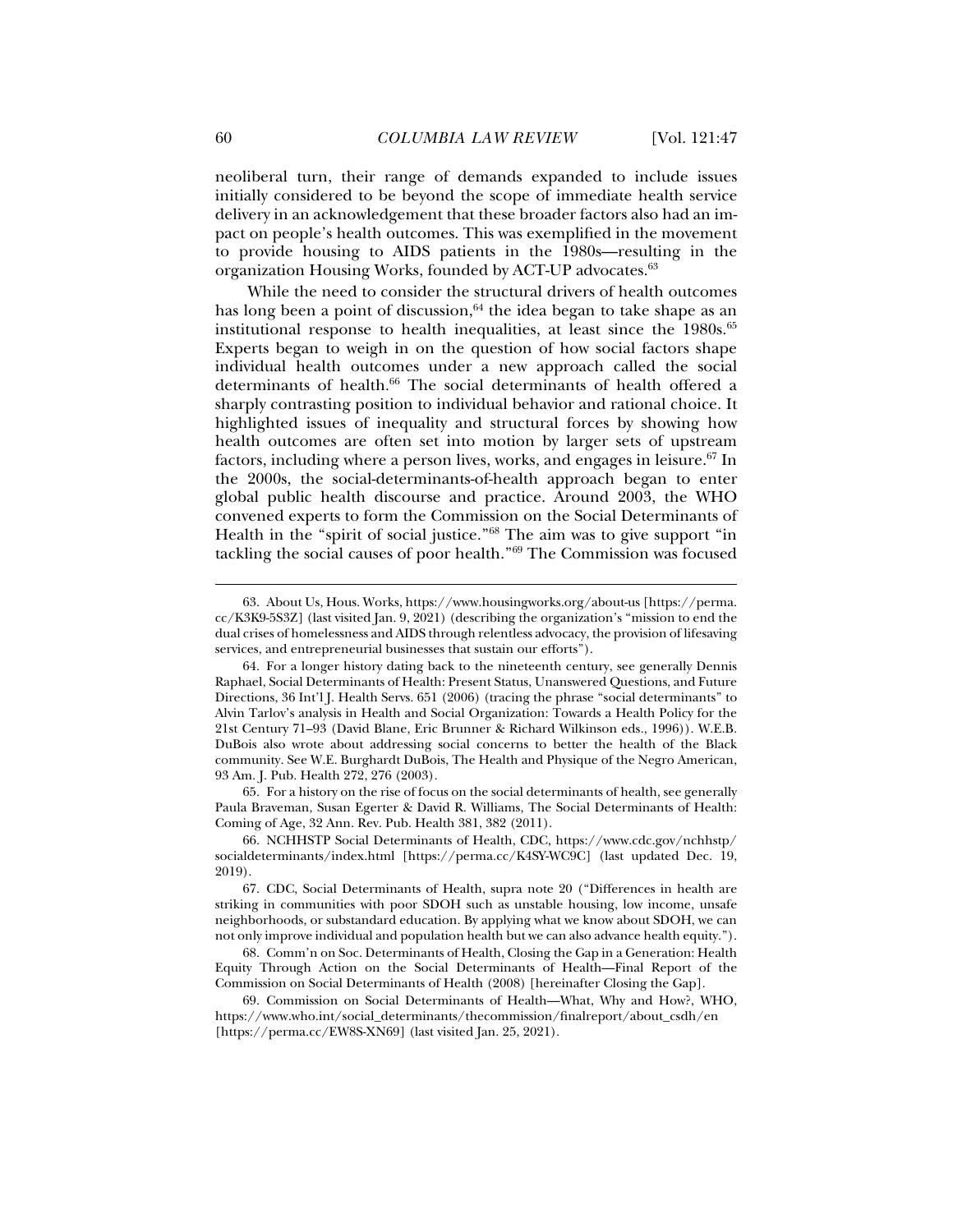largely on the health inequalities seen between rich and poor countries on the global scale, highlighting a range of structural issues that impact individual health, from the economic aid provided in bilateral assistance to intrahousehold dynamics that leave some family members unable to address health issues.70 The report concludes, in sum, that "social injustice is killing people on a grand scale."71 Around the same time, the CDC was also turning toward considerations of social determinants of health, as illustrated by a special issue of the *American Journal of Preventive Medicine* in 2003 that describes the need to focus on social determinants in addressing health concerns.<sup>72</sup> By 2010, the public health institutions of the U.S. federal government at large had begun to center the social determinants of health in their thinking about responding to pandemics, noting that five key determinants of health are: "economic stability, education, social and community context, health and health care, and neighborhood and built environment."73

Since the development of the literature on the social determinants of health, scholars have expanded the frame to better understand the role of law in producing and creating the various factors that shape population health.74 While those focused on a mainstream neoclassical-economics framing considered how to understand actors as rational, and behavioral economists designed interventions to "nudge" individuals toward optimal behaviors, legal scholars who focused on the social determinants of health honed in on the role of the legal and regulatory environment in shaping the background socioeconomic structure, and in turn, health outcomes.<sup>75</sup> Scholars and advocates, for example, would question how landlord–tenant

j

 73. Social Determinants of Health: Interventions and Resources, Healthy People, https://www.healthypeople.gov/2020/topics-objectives/topic/social-determinants-health/ interventions-resources [https://perma.cc/7V97-5SJP] (last visited Jan. 25, 2021).

 74. Scott Burris, Law in a Social Determinants Strategy: A Public Health Law Research Perspective, 126 Pub. Health Reps. 22, 23 (2011).

 <sup>70.</sup> Closing the Gap, supra note 68, at 3–5.

 <sup>71.</sup> Id. at 36.

 <sup>72.</sup> See, e.g., Laurie M. Anderson, Susan C. Scrimshaw, Mindy T. Fullilove, Jonathan E. Fielding & the Task Force on Community Preventive Services, Culturally Competent Healthcare Systems: A Systematic Review, 24 Am. J. Preventive Med. 68, 69–70 (2003); Laurie M. Anderson, Susan C. Scrimshaw, Mindy T. Fullilove, Jonathan E. Fielding & Jacques Normand, The *Community Guide*'s Model for Linking the Social Environment to Health, 24 Am. J. Preventive Med. 12, 18–19 (2003); David E. Hayes-Bautista, Research of Culturally Competent Healthcare Systems, 24 Am. J. Preventive Med. 8, 8–9 (2003) (noting that the promotion of cultural competence in healthcare system is critical for effective health care); G. Thomas Kingsley, Housing, Health, and the Neighborhood Context, 24 Am. J. Preventive Med. 6, 6–7 (2003) (discussing the need for housing, public safety, and workforce development in order to address certain health issues).

 <sup>75.</sup> Id.; Abraham Gutman, Katie Moran-McCabe & Scott Burris, Health, Housing, and the Law, 11 Ne. U. L. Rev. 251, 255–66 (2019).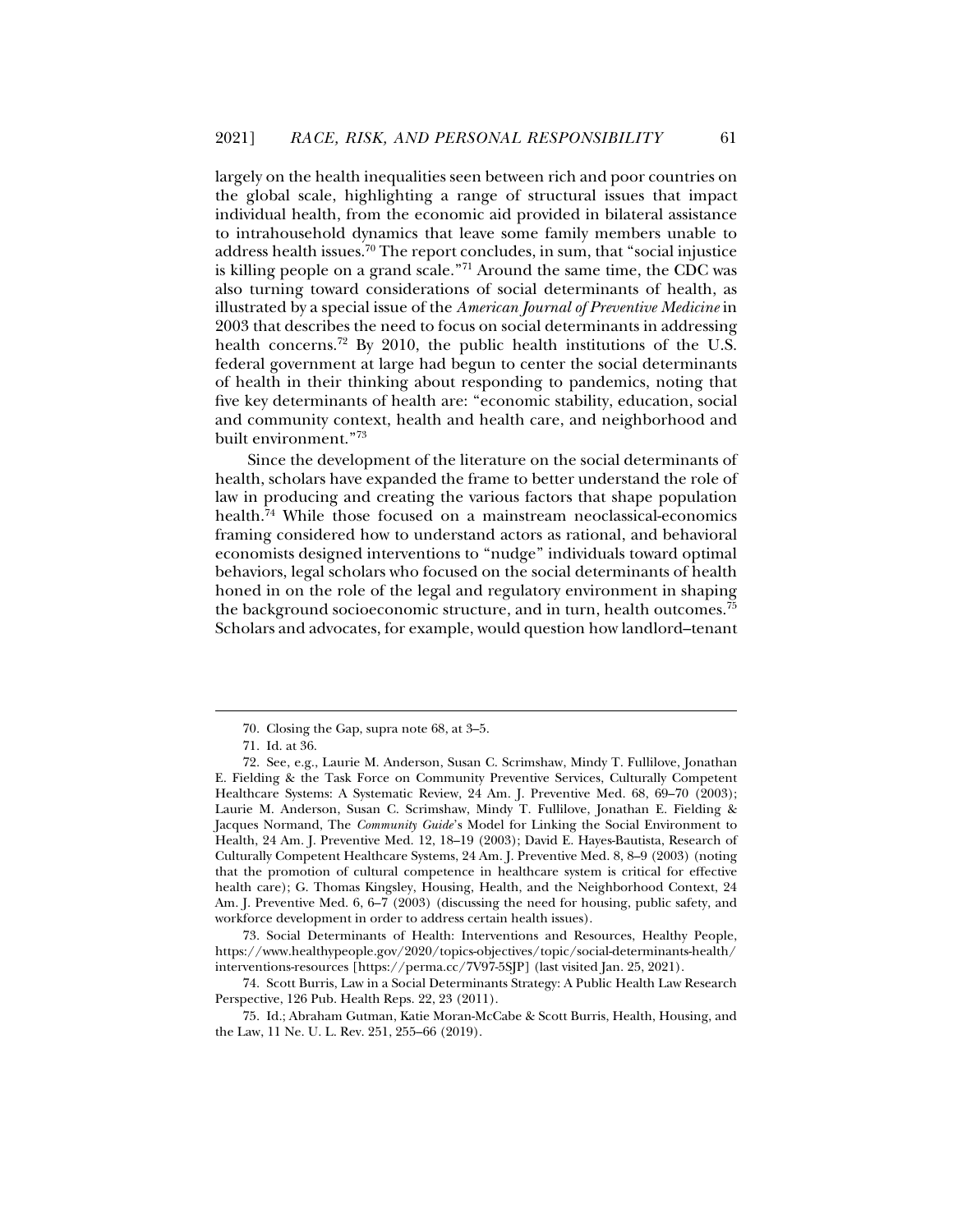laws might impact evictions, and in turn homelessness, a contributing factor to many people's poor health.<sup>76</sup> Or how repeat exposure to environmental toxins caused by landlords' failures to maintain decent housing standards, often due to legal and illegal racial discrimination in the housing market, causes increased rates of cancer.<sup>77</sup>

Unlike the law-and-economics focus on the individual, the literature on the social determinants of health focuses on structural constraints to good health, including the mechanisms through which the upstream legal regime produces poor health outcomes. This approach emphasizes the point that the idea of risk is not about a rational individual making a calculated choice, nor is it about access to information. Instead, people's poor health outcomes are often the result of structural factors well outside of their control. To go one step further, the social-determinants-of-health literature helps to highlight how the idea of choice can be dangerous, making it seem as though people have willfully taken up habits or taken risks with agency. This notion of choice allows society to blame individuals' health on their "bad decisions," rather than considering the structural factors that shape health outcomes.

## III. COVID-19: STRUCTURAL CONSTRAINTS TO RISK MITIGATION FOR RACIAL MINORITIES

This section turns its focus specifically to the dangers of the individualresponsibility approach to public health and the COVID-19 pandemic, particularly for BIPOC. This Piece argues that, from the moment SARS-CoV-2 was discovered, the response to the COVID-19 pandemic has emphasized the individual behaviors that should be adopted in order to effectively mitigate transmission of the virus.78 This has included washing your hands for twenty seconds, staying at home, being "socially distant" or six feet apart from another person,<sup>79</sup> and always wearing a mask. As the spread of the virus accelerated through broader swathes of the population and the numbers of people infected and deaths began to spike, states also began to issue public health orders: They announced stay-at-home orders, capacity restrictions in restaurants, general reductions in service industry operations, and "nonessential" business closures to prevent person-to-

 <sup>76.</sup> See, e.g., Arcaya et al., supra note 21, at 4–5; Clare Bambra, Ryan Riordan, John Ford & Fiona Matthews, The COVID-19 Pandemic and Health Inequalities, 74 J. Epidemiology & Cmty. Health 964, 965–66 (2020); Robinson & Steil, supra note 21, at 4.

 <sup>77.</sup> Gutman et al., supra note 75, at 254.

 <sup>78.</sup> See supra notes 1–2 and accompanying text.

 <sup>79.</sup> The six-feet rule is outdated and is now being disproven. See Nicholas R. Jones, Zeshan U. Qureshi, Robert J. Temple, Jessica P.J. Larwood, Trisha Greenhalgh & Lydia Bourouiba, Two Metres or One: What Is the Evidence for Physical Distancing in COVID-19?, BMJ, Aug. 2020, at 1 ("Rules that stipulate a single specific physical distance (1 or 2 metres) between individuals to reduce transmission of SARS-CoV-2, the virus causing covid-19, are based on an outdated, dichotomous notion of respiratory droplet size.").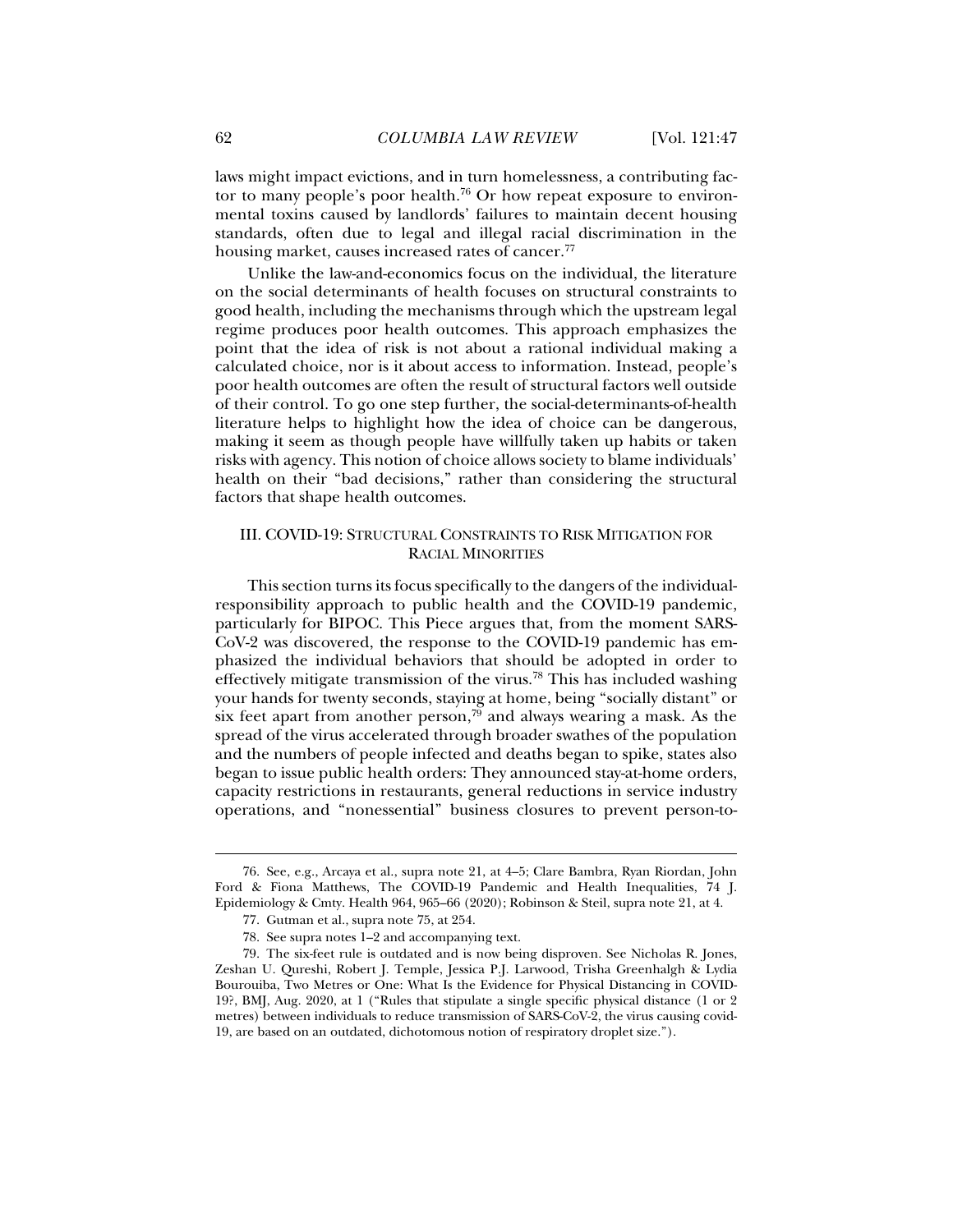person spread.80 Exempt from these rules were "essential services" and "essential workers." Most of these essential services and workers fell into a few specific categories: healthcare; food and agriculture; and certain industrial, commercial, and residential services. $81$  The impact of the pandemic on BIPOC communities demonstrates several pathways by which structural inequality impacts the ability of individuals to mitigate their risk of exposure to the virus. The consequences for BIPOC also reveal how social determinants of health have been ignored in the response.

This was most evident in the inability of individuals to control their risk of exposure. For many BIPOC, controlling risk of exposure was nearly impossible, since both places of employment, necessary for financial stability, and the home, necessary for survival, became key sites of risk of exposure. This began early in the pandemic when scores of essential workers—many of whom were already struggling financially as members of the "working poor"—continued to provide essential services, thus facing repeated exposure to the virus.<sup>82</sup> This vulnerability through work is racialized, and it persisted through the winter surge. For example, Latinx mortality rates in hard-hit Los Angeles County have skyrocketed in recent weeks and are now 263 per 100,000 compared to 92 per 100,000 for white county residents as of February 7, 2021.83 Latinx households are particularly vulnerable to work-related risk: Data shows that Latinx households have "1.6 wage earners per household compared to 1.2 in non-Hispanic households."84 The second is the relationship between SARS-CoV-2 and underlying health conditions once a person has contracted the virus. These underlying health conditions are often the outcome of a person's

 <sup>80.</sup> Amanda Moreland, Christine Herlihy, Michael A. Tynan, Gregory Sunshine, Russell F. McCord, Charity Hilton, Jason Poovey, Angela K. Werner, Christopher D. Jones, Erika B. Fulmer, Adi V. Gundlapalli, Heather Strosnider, Aaron Potvien, Macarena C. García, Sally Honeycutt & Grant Baldwin, Timing of State and Territorial COVID-19 Stay-at-Home Orders and Changes in Population Movement—United States, March 1–May 31, 2020, 69 Morbidity & Mortality Wkly. Rep. 1198, 1198 (2020).

 <sup>81.</sup> Celine McNicholas & Margaret Poydock, Who Are Essential Workers?: A Comprehensive Look at Their Wages, Demographics, and Unionization Rates, Econ. Pol'y Inst. (May 19, 2020), https://www.epi.org/blog/who-are-essential-workers-a-comprehen sive-look-at-their-wages-demographics-and-unionization-rates [https://perma.cc/2ESV-MV 9G].

 <sup>82.</sup> Molly Kinder & Martha Ross, Reopening America: Low-Wage Workers Have Suffered Badly from COVID-19 so Policymakers Should Focus on Equity, Brookings Inst. (June 23, 2020), https://www.brookings.edu/research/reopening-america-low-wage-work ers-have-suffered-badly-from-covid-19-so-policymakers-should-focus-on-equity [https://per ma.cc/HEL2-F9N3].

 <sup>83.</sup> LA County Daily COVID-19 Data, L.A. Cnty. Dep't of Pub. Health, http://publichealth.lacounty.gov/media/coronavirus/data/index.htm [https://perma.cc /2YGG-LD26] (last updated Feb. 7, 2021) (tracking the "age-adjusted death rates due to COVID-19 per 100K" (cleaned up)).

 <sup>84.</sup> Vivian Ho, Number of Latinos Dying Daily from COVID Soars 1,000% in Los Angeles, Guardian (Jan. 30, 2021), https://www.theguardian.com/us-news/2021/jan/ 30/los-angeles-coronavirus-latino-deaths-increase-1000 [https://perma.cc/7C78-GHXU].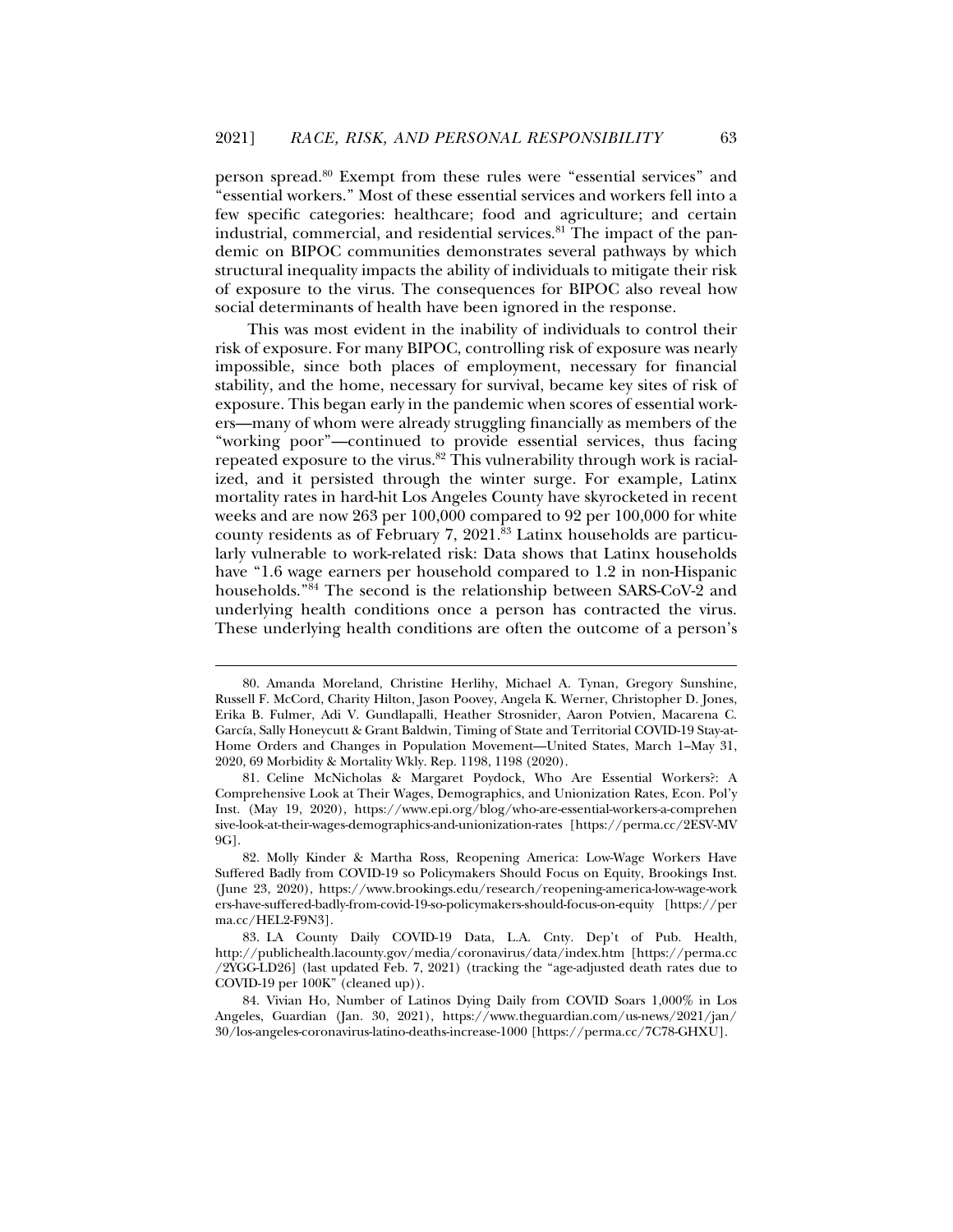repeated exposure, sometimes generational exposure, to toxins, stress, and lack of access to adequate healthcare services.<sup>85</sup> Underlying health conditions are more prevalent among the poor, and the pandemic impacts are compounded for racial minorities, for whom formal and informal discrimination results in poor housing conditions, exposure to toxins (including lead), and unstable employment.<sup>86</sup> And yet, the response from public-health agencies emphasized individual behavior change and personal responsibility. For many BIPOC, the home itself became a site of potential transmission. This was particularly true where there were essential workers in the family. For these communities, "stay-at-home" did not translate to staying away from exposure.

Exemptions for essential workers immediately raised red flags for scholars and advocates who recognized the disproportionate risks stemming from the social determinants of health. In many of the industries that remained, such as meat-processing plants and public transportation, employees could not socially distance from coworkers, or they carried out tasks that brought them into close and often repeated contact with strangers.87 Further, because of the racialized structure of the labor market, many of these employees were Black and Latinx, especially in food and agriculture, and many were women of color, as in healthcare.<sup>88</sup> The

 <sup>85.</sup> Lack of access to adequate healthcare services comes in two forms: (1) dearth of actual services and (2) racism in healthcare settings that impedes access. For a discussion on racism against healthcare providers, see Kimani Paul-Emile, Alexander K. Smith, Bernard Lo & Alicia Fernández, Dealing with Racist Patients, 374 New Eng. J. Med. 708, 708–11 (2016) (discussing the tension between a patient's right to refuse medical treatment and a physician's right to a workplace free from discrimination).

 <sup>86.</sup> See Gutman et al., supra note 75, at 253–55; Sherita Hill Golden, Coronavirus in African Americans and Other People of Color, Johns Hopkins Med. (Apr. 20, 2020), https://www.hopkinsmedicine.org/health/conditions-and-diseases/coronavirus/covid19 racial-disparities [https://perma.cc/C5LH-H7SA].

 <sup>87.</sup> Jasmine Kerrissey & Clare Hammonds, About Two-Thirds of Low-Wage Essential Workers Can't Practice Social Distancing—And They're More Likely to Lack Protections from Coronavirus, Bus. Insider (June 5, 2020), https://www.businessinsider.com/low-wageessential-workers-cant-social-distance-less-protections-2020-6 [https://perma.cc/4CYS-B8 MB]; see also Veena Dubal & Meredith Whittaker, Uber Drivers Are Being Forced to Choose Between Risking COVID-19 or Starvation, Guardian (Mar. 25, 2020), https://www.the guardian.com/technology/2020/mar/25/uber-lyft-gig-economy-coronavirus [https://per ma.cc/X2VB-XF53].

 <sup>88.</sup> Charles A. Taylor, Christopher Boulos & Douglas Almond, Livestock Plants and COVID-19 Transmission, 117 Proc. Nat'l Acad. Scis. 31,706, 31,706 (2020) ("[This] study suggests that, among essential industries, livestock processing poses a particular public health risk extending far beyond meatpacking companies and their employees."); Michelle A. Waltenburg, Tristan Victoroff, Charles E. Rose, Marilee Butterfield, Rachel H. Jervis, Kristen M. Fedak, Julie A. Gabel, Amanda Feldpausch, Eileen M. Dunne, Connie Austin, Farah S. Ahmed, Sheri Tubach, Charles Rhea, Anna Krueger, David A. Crum, Johanna Vostok, Michael J. Moore, George Turabelidze, Derry Stover, Matthew Donahue, Karen Edge, Bernadette Gutierrez, Kelly E. Kline, Nichole Martz, James C. Rajotte, Ernest Julian, Abdoulaye Diedhiou, Rachel Radcliffe, Joshua L. Clayton, Dustin Ortbahn, Jason Cummins, Bree Barbeau, Julia Murphy, Brandy Darby, Nicholas R. Graff, Tia K.H. Dostal, Ian W. Pray, Courtney Tillman, Michelle M. Dittrich, Gail Burns-Grant, Sooji Lee, Alisa Spieckerman,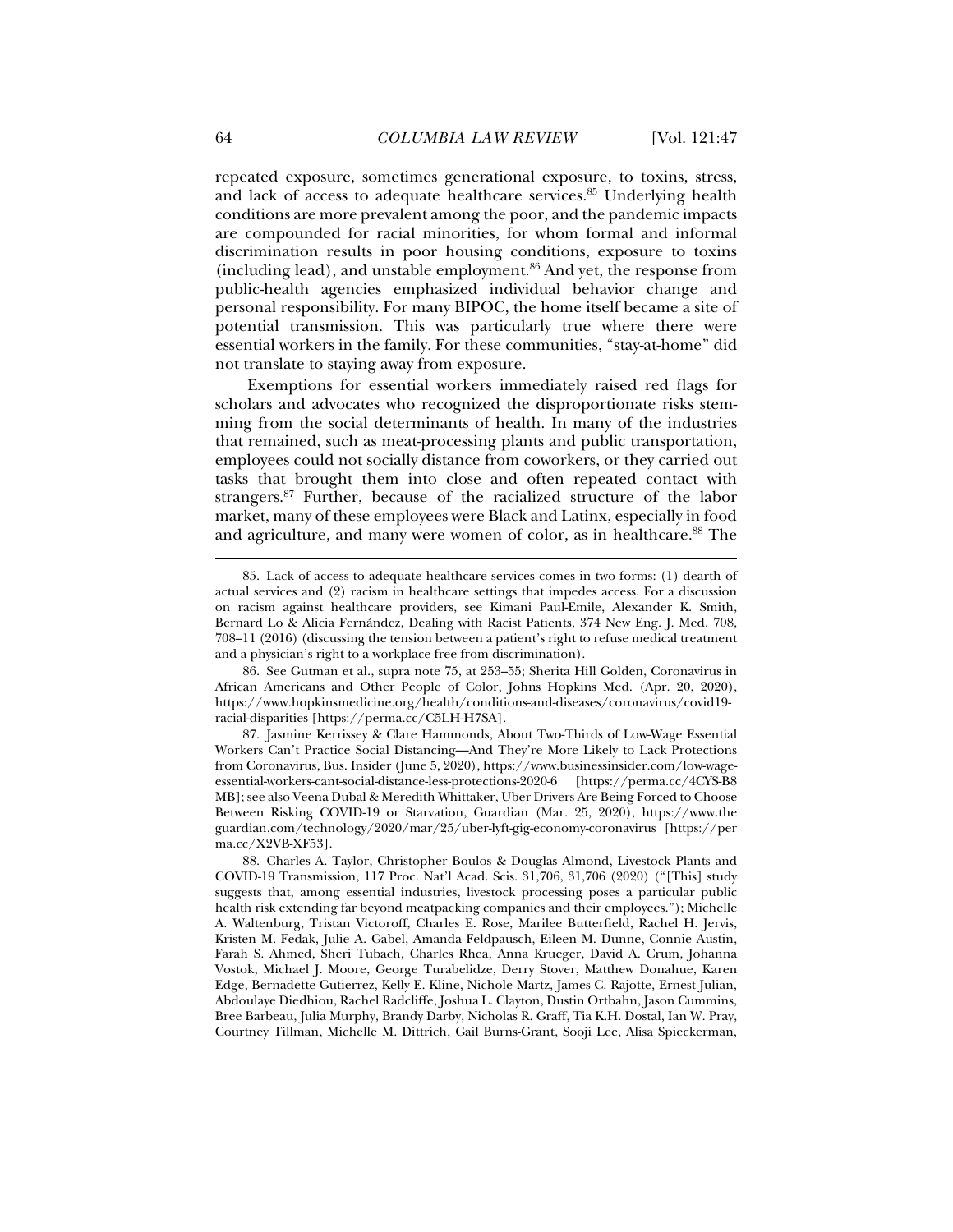ability to limit risk was directly tied to a person's employment and their overall financial stability. Employment was a key cause of exposure to SARS-CoV-2 for racial minorities, particularly Black and Latinx women, who make up approximately forty to fifty percent of the employees in healthcare settings and nursing homes. 89 For Latinx workers in particular, agricultural work and the meatpacking plants became active hotspots.<sup>90</sup> Eighty-seven percent of the people infected with SARS-CoV-2 in meatpacking plants were racial minorities.<sup>91</sup> Where people were employed in nonessential services—the service industry more broadly, which includes restaurants<sup>92</sup> and nail salons<sup>93</sup>—the pandemic and business closures resulted in financial ruin.94 This had grave effect on single-parent households and resulted in a boom in housing instability and rising eviction rates.<sup>95</sup>

89. Frye, supra note 88.

j

91. Waltenburg et al., supra note 88, at 887.

 92. See, e.g., Yuki Noguchi, Closed All at Once: Restaurant Industry Faces Collapse, NPR (Mar. 22, 2020), https://www.npr.org/2020/03/22/819189939/closed-all-at-oncerestaurant-industry-faces-collapse [https://perma.cc/KCD8-VQP7] ("Rapid shutdowns in cities and states to stem the coronavirus have thrown restaurants across the country into sudden and complete disarray."); Anjali Sundaram, Yelp Data Shows 60% of Business Closures Due to the Coronavirus Pandemic Are Now Permanent, CNBC (Sept. 16, 2020), https://www.cnbc.com/2020/09/16/yelp-data-shows-60percent-of-business-closures-dueto-the-coronavirus-pandemic-are-now-permanent.html [https://perma.cc/5PYR-HVKM] (last updated Dec. 11, 2020) ("Throughout the past six months, restaurants, bars and nightlife venues have been hit the hardest by the restrictions brought by the pandemic: 32,109 restaurants have closed, as of Aug. 31. The number of restaurants forced to permanently close is slightly above Yelp's total average, at 61%.").

 93. See, e.g., Juliana Kim, Nail Salons, Lifeline for Immigrants, Have Lost Half Their Business, N.Y. Times (Nov. 23, 2020), https://www.nytimes.com/2020/11/23/nyregion/ new-york-city-nail-salons-coronavirus.html (on file with the *Columbia Law Review*) ("Nail salon visits in the state have dropped by more than 50 percent, and sales have fallen by more than 40 percent, according to an October survey of 161 salon owners conducted by the Nail Industry Federation of New York.").

 94. See, e.g., Gal Tziperman Lotan, Day Care, Already in Short Supply, Becomes Scarcer During the Pandemic, Bos. Globe, https://www.bostonglobe.com/2020/11/17/ metro/covid-19-pandemic-has-further-cut-into-bostons-childcare-shortage (on file with the *Columbia Law Review*) (last updated Nov. 17, 2020) (discussing financial instability for childcare workers).

 95. See Emily Benfer, David Bloom Robinson, Stacy Butler, Lavar Edmonds, Sam Gilman, Katherine Lucas McKay, Zach Neumann, Lisa Owens, Neil Steinkamp & Diane

Kashif Iqbal, Sean M. Griffing, Alicia Lawson, Hugh M. Mainzer, Andreea E. Bealle, Erika Edding, Kathryn E. Arnold, Tomas Rodriguez, Sarah Merkle, Kristen Pettrone, Karen Schlanger, Kristin LaBar, Kate Hendricks, Arielle Lasry, Vikram Krishnasamy, Henry T. Walke, Dale A. Rose & Margaret A. Honein, Update: COVID-19 Among Workers in Meat and Poultry Processing Facilities—United States, April–May 2020, 69 Morbidity & Mortality Wkly. Rep. 887, 887 (2020); Jocelyn Frye, On the Frontlines at Work and at Home: The Disproportionate Economic Effects of the Coronavirus Pandemic on Women of Color, Ctr. for Am. Progress (Apr. 23, 2020), https://www.americanprogress.org/issues/women/<br>reports/2020/04/23/483846/frontlines-work-home [https://perma.cc/WK4D-5PEF]; reports/2020/04/23/483846/frontlines-work-home McNicholas & Poydock, supra note 81.

 <sup>90.</sup> See Taylor et al., supra note 88, at 31,706–07.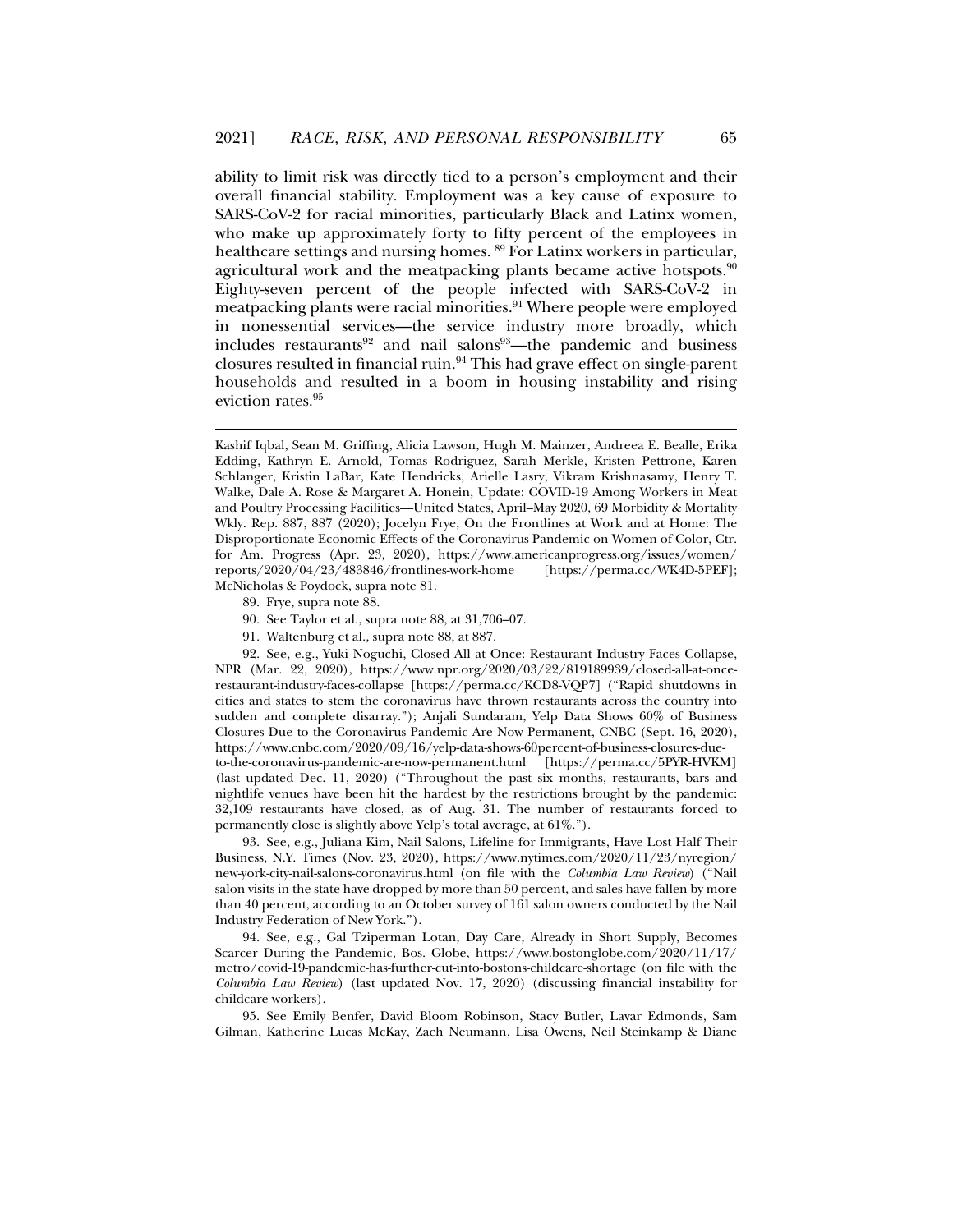Staying at home did not mean living and working in a risk-free environment. For this subset of people, it remained impossible to control the risk of exposure even at home. For those living with essential workers, the home that public health agencies, including the CDC, posited as a safe space was transformed into a risky environment. This was particularly so for the elderly residing with multiple generations, as is disproportionately the case in lower-income households of color.<sup>96</sup> Again, this resulted in racially disparate health outcomes in the context of the pandemic.<sup>97</sup> A recent study in *JAMA: The Journal of the American Medical Association* utilized data from the universal testing of pregnant women in New York City to find that the building-level variables measured by household membership, household crowding (greater than one person per room), and low socioeconomic status were associated with a higher prevalence of SARS-CoV-2.98 The combination of housing conditions and being an essential worker has now also been directly connected to the vulnerability of children contracting SARS-CoV-2. Black and Latinx children are dying at higher rates in the pandemic.99 This is because, as the CDC notes in the *Morbidity and* 

 96. Thomas M. Selden & Terceira A. Berdahl, Risk of Severe COVID-19 Among Workers and Their Household Members, 181 JAMA Internal Med. 120, 121 (2021) ("Between 56.7 and 74.3 million increased-risk US adults lived with or were themselves essential workers who could not [work at home] . . . . Policy makers seeking to make efficient and equitable decisions . . . should consider the health risks not only of workers, but also of those with whom they live.").

 97. See Lauren M. Rossen, Amy M. Branum, Farida B. Ahmad, Paul Sutton & Robert N. Anderson, Excess Deaths Associated with COVID-19, by Age and Race and Ethnicity— United States, January 26–October 3, 2020, 69 Morbidity & Mortality Wkly. Rep. 1522, 1523 (2020) (highlighting the "disproportionate increases among certain racial and ethnic groups" as being "consistent with noted disparities in COVID-19 mortality").

 98. Ukachi N. Emeruwa, Samsiya Ona, Jeffrey L. Shaman, Amy Turitz, Jason D. Wright, Cynthia Gyamfi-Bannerman & Alexander Melamed, Associations Between Built Environment, Neighborhood Socioeconomic Status, and SARS-CoV-2 Infection Among Pregnant Women in New York City, 324 JAMA 390, 392 (2020).

 99. Danae Bixler, Allison D. Miller, Claire P. Mattison, Burnestine Taylor, Kenneth Komatsu, Xandy Peterson Pompa, Steve Moon, Ellora Karmarkar, Caterina Y. Liu, John J. Openshaw, Rosalyn E. Plotzker, Hilary E. Rosen, Nisha Alden, Breanna Kawasaki, Alan Siniscalchi, Andrea Leapley, Cherie Drenzek, Melissa Tobin-D'Angelo, Judy Kauerauf, Heather Reid, Eric Hawkins, Kelly White, Farah Ahmed, Julie Hand, Gillian Richardson, Theresa Sokol, Seth Eckel, Jim Collins, Stacy Holzbauer, Leslie Kollmann, Linnea Larson, Elizabeth Schiffman, Theresa S. Kittle, Kimberly Hertin, Vit Kraushaar, Devin Raman, Victoria LeGarde, Lindsey Kinsinger, Melissa Peek-Bullock, Jenna Lifshitz, Mojisola Ojo, Robert J Arciuolo, Alexander Davidson, Mary Huynh, Maura K. Lash, Julia Latash, Ellen H.

Yentel, The COVID-19 Eviction Crisis: An Estimated 30–40 Million People in America Are at Risk, Aspen Inst. (Aug. 7, 2020), https://www.aspeninstitute.org/blog-posts/the-covid-19-eviction-crisis-an-estimated-30-40-million-people-in-america-are-at-risk [https://perma. cc/37VY-94Y6]. The CDC responded to this by issuing an order to halt residential evictions as a means to prevent the further spread of SARS-CoV-2. See Temporary Halt in Residential Evictions to Prevent the Further Spread of COVID–19, 85 Fed. Reg. 55,292, 55,292 (Sept. 4, 2020) ("Under this Order, a landlord, owner of a residential property, or other person with a legal right to pursue eviction or possessory action, shall not evict any covered person from any residential property in any jurisdiction to which this Order applies during the effective period of the Order." (footnote omitted)).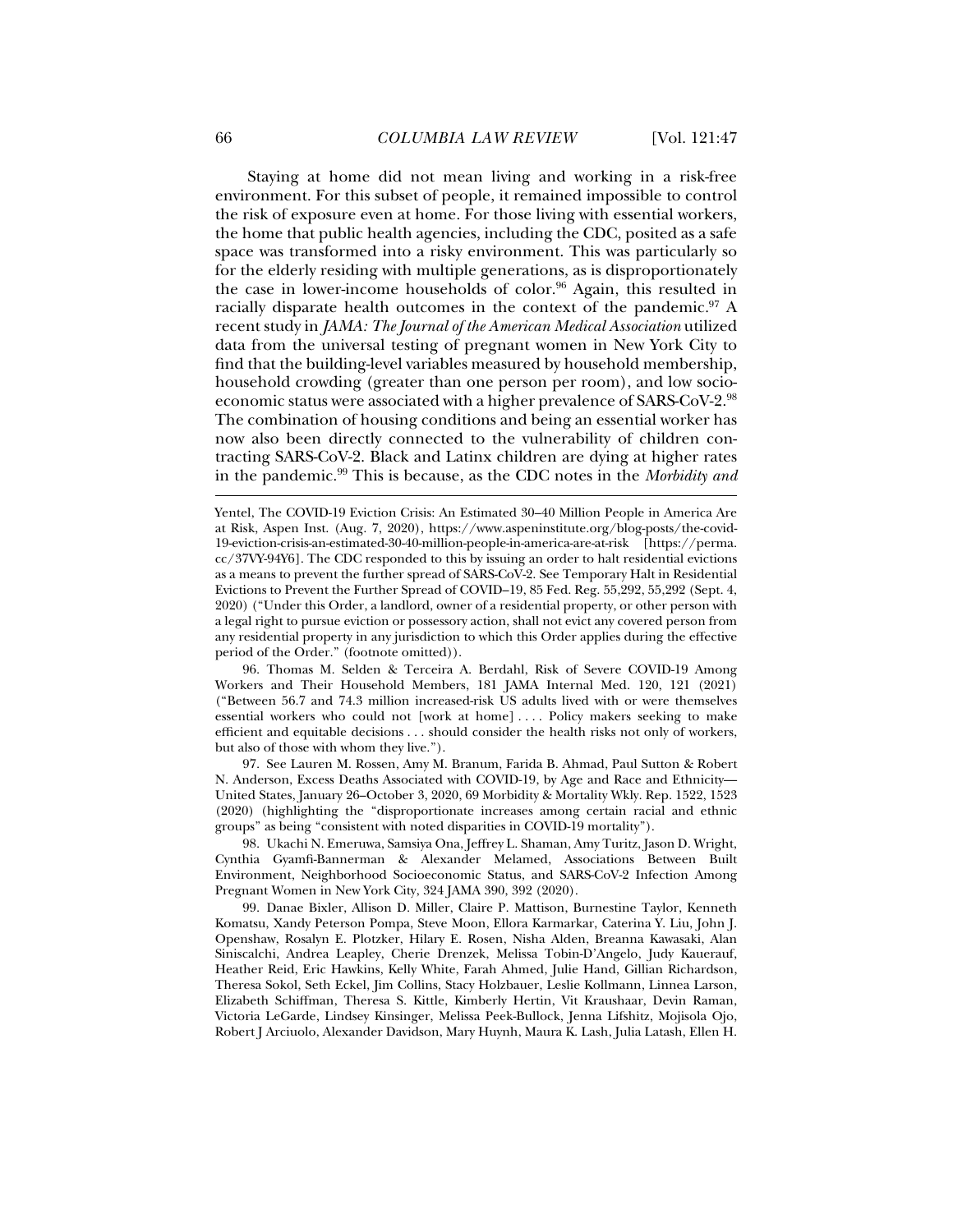*Mortality Weekly Report*, essential workers are at higher risk for exposure and a higher risk of intra-household transmission. In some cases, the push toward risk mitigation bordered on the absurd.<sup>100</sup> Such was the case in Flint, Michigan, where handwashing was impossible given the ongoing challenges of accessing clean water.101

Not only was it more difficult for those with low incomes and for BIPOC to curb exposure, public health officials designed and implemented the virus response in arguably racially and socioeconomically neutral terms that assumed that all individuals were equally vulnerable to sickness and death. This turned out not to be true: The illness has been generally more severe in those with preexisting conditions, who are disproportionately people of color.<sup>102</sup> The literature on the social determinants of health paints a clear picture as to why it is that lowersocioeconomic-status and BIPOC populations disproportionately suffer from health conditions, including higher rates of asthma, diabetes, cancer, and heart disease.103 These factors fall far outside of the control of an individual person and include structural and environmental issues, such as poor housing conditions; living in food deserts and food swamps; contaminated water; air pollution; and persistent stress due to employment and financial insecurity, poverty, and racial discrimination.104 The tragic

100. Id. at 1325–28.

j

101. See supra notes 3–7 and accompanying text.

 102. See Bixler et al., supra note 99, at 1325 (finding that "75% of decedents had at least one underlying condition, and 45% had two or more underlying conditions").

 103. Samantha Artiga, Rachel Garfield & Kendal Orgera, Communities of Color at Higher Risk for Health and Economic Challenges Due to COVID-19, Kaiser Fam. Found. (Apr. 7, 2020), https://www.kff.org/coronavirus-covid-19/issue-brief/communities-of-col or-at-higher-risk-for-health-and-economic-challenges-due-to-covid-19 [https://perma.cc/57 SJ-C53V].

 104. Ashley M. Butler, Social Determinants of Health and Racial/Ethnic Disparities in Type 2 Diabetes in Youth, 17 Current Diabetes Reps. 1, 2 (2017) ("Given that racial/ethnic minority children and families in the general population also have disproportionate social, economic, and environmental disadvantages, it is possible that there are pervasive disparities in youth onset [type 2 diabetes]."); Rebekah J. Walker, Joni Strom Williams & Leonard E. Egede, Influence of Race, Ethnicity and Social Determinants of Health on Diabetes Outcomes, 351 Am. J. Med. Scis. 366, 369–71 (2016) ("[A]n important component that is often ignored is the role of social determinants of health on outcomes, and the possible role these determinants play in disparities.").

Lee, Lan Li, Emily McGibbon, Natasha McIntosh-Beckles, Renee Pouchet, Jyotsna S. Ramachandran, Kathleen H. Reilly, Elizabeth Dufort, Wendy Pulver, Ariela Zamcheck, Erica Wilson, Sietske de Fijter, Ozair Naqvi, Kumar Nalluswami, Kirsten Waller, Linda J. Bell, Anna-Kathryn Burch, Rachel Radcliffe, Michelle D. Fiscus, Adele Lewis, Jonathan Kolsin, Stephen Pont, Andrea Salinas, Kelsey Sanders, Bree Barbeau, Sandy Althomsons, Sukhshant Atti, Jessica S. Brown, Arthur Chang, Kevin R. Clarke, S. Deblina Datta, John Iskander, Brooke Leitgeb, Talia Pindyck, Lalita Priyamvada, Sarah Reagan-Steiner, Nigel A. Scott, Laura J. Viens, Jonathan Zhong & Emilia H. Koumans, SARS-CoV-2–Associated Deaths Among Persons Aged <21 Years—United States, February 12–July 31, 2020, 69 Morbidity & Mortality Wkly. Rep. 1324, 1328 (2020).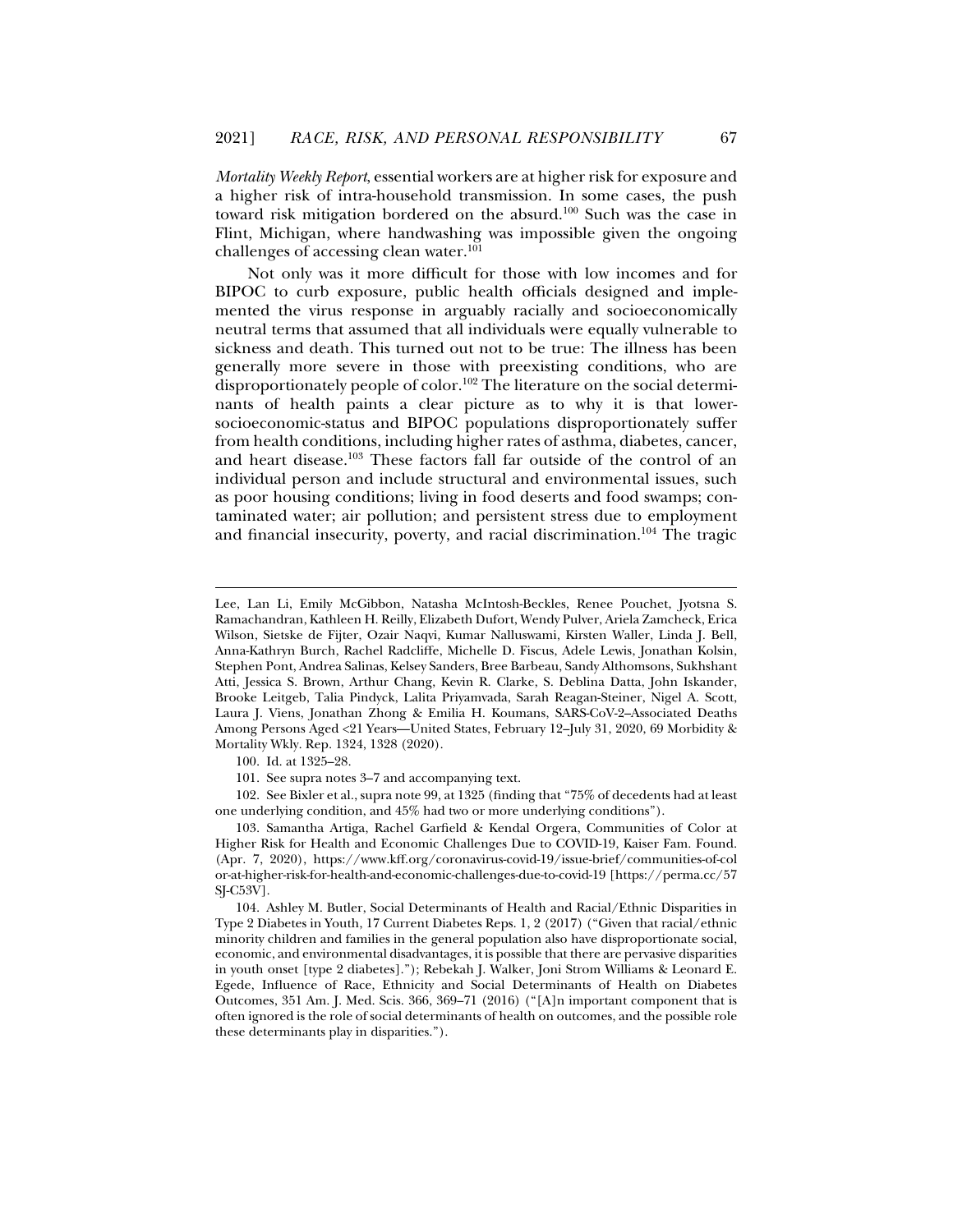result is that BIPOC are dying at higher rates.105 As noted above, Black Americans, for example, suffer a forty-nine percent higher mortality rate than white people.106 The COVID-19 pandemic has harshly revealed the mechanisms through which race and structural inequality determine life and death.107

Finally, while we have shown how vulnerability to contracting SARS-CoV-2 is structurally determined, perhaps some of the disproportionate impact of COVID-19 could have been mitigated by access to care. Healthcare itself, however, is notoriously shaped by financial barriers and discrimination, and as a result, is fundamentally racialized. For example, African American and Latinx populations are less likely to be insured than other race groups.108 In 2013, around forty percent of Hispanics and twenty-five percent of Black Americans were uninsured, compared to fifteen percent of white Americans.109 Further, over the last several years, Latinx and Black children top the charts respectively for losing health insurance.110 Latinx children, in particular, have been impacted by the Trump Administration's public-charge rule, which considers an immigrant's use of public benefits for over twelve months when determining admissibility.<sup>111</sup> The mere existence of the rule could discourage individuals from seeking care and treatment for SARS-CoV-2, lest they be penalized in the immigration process for being a public charge despite the fact that there have been efforts to encourage care by immigrants.<sup>112</sup> Treatment

j

 110. See Margot Sanger-Katz & Abby Goodnough, Even as the Economy Grew, More Children Lost Health Insurance, N.Y. Times (Oct. 9, 2020), https://www.nytimes.com/ 2020/10/09/upshot/children-losing-health-insurance.html (on file with the *Columbia Law Review*) ("A report Friday by the Georgetown Center for Children and Families found that the ranks of uninsured children grew the most in Texas and Florida, and that Latino children were disproportionately affected.").

 111. Hamutal Bernstein, Dulce Gonzalez, Michael Karpman & Stephen Zuckerman, Amid Confusion over the Public Charge Rule, Immigrant Families Continued Avoiding Public Benefits in 2019, Urb. Inst. (May 18, 2020), https://www.urban.org/research/ publication/amid-confusion-over-public-charge-rule-immigrant-families-continued-avoidin g-public-benefits-2019 [https://perma.cc/VGV6-F86R] (noting that the public-charge rule creates a "policy environment where immigrant families fear accessing critical health services for themselves or their children"); see also Public Charge, USCIS, https://www.us cis.gov/green-card/green-card-processes-and-procedures/public-charge [https://perma. cc/NHL5-QZN6] (last updated Sept. 22, 2020).

 112. See Miriam Jordan, 'We're Petrified': Immigrants Afraid to Seek Medical Care for Coronavirus, N.Y. Times (Mar. 18, 2020), https://www.nytimes.com/2020/03/18/us/

 <sup>105.</sup> See supra notes 15–16 and accompanying text.

 <sup>106.</sup> See supra note 15 and accompanying text.

 <sup>107.</sup> See Ruqaiijah Yearby & Seema Mohapatra, Law, Structural Racism, and the COVID-19 Pandemic, J.L. & Biosciences, Jan.–June 2020, at 1, 3–4.

 <sup>108.</sup> See Thomas C. Buchmueller, Zachary M. Levinson, Helen G. Levy & Barbara L. Wolfe, Effect of the Affordable Care Act on Racial and Ethnic Disparities in Health Insurance Coverage, 106 Am. J. Pub. Health 1416, 1418–19 (2016) (emphasizing that large disparities in health insurance coverage are related to race and ethnicity).

 <sup>109.</sup> Id.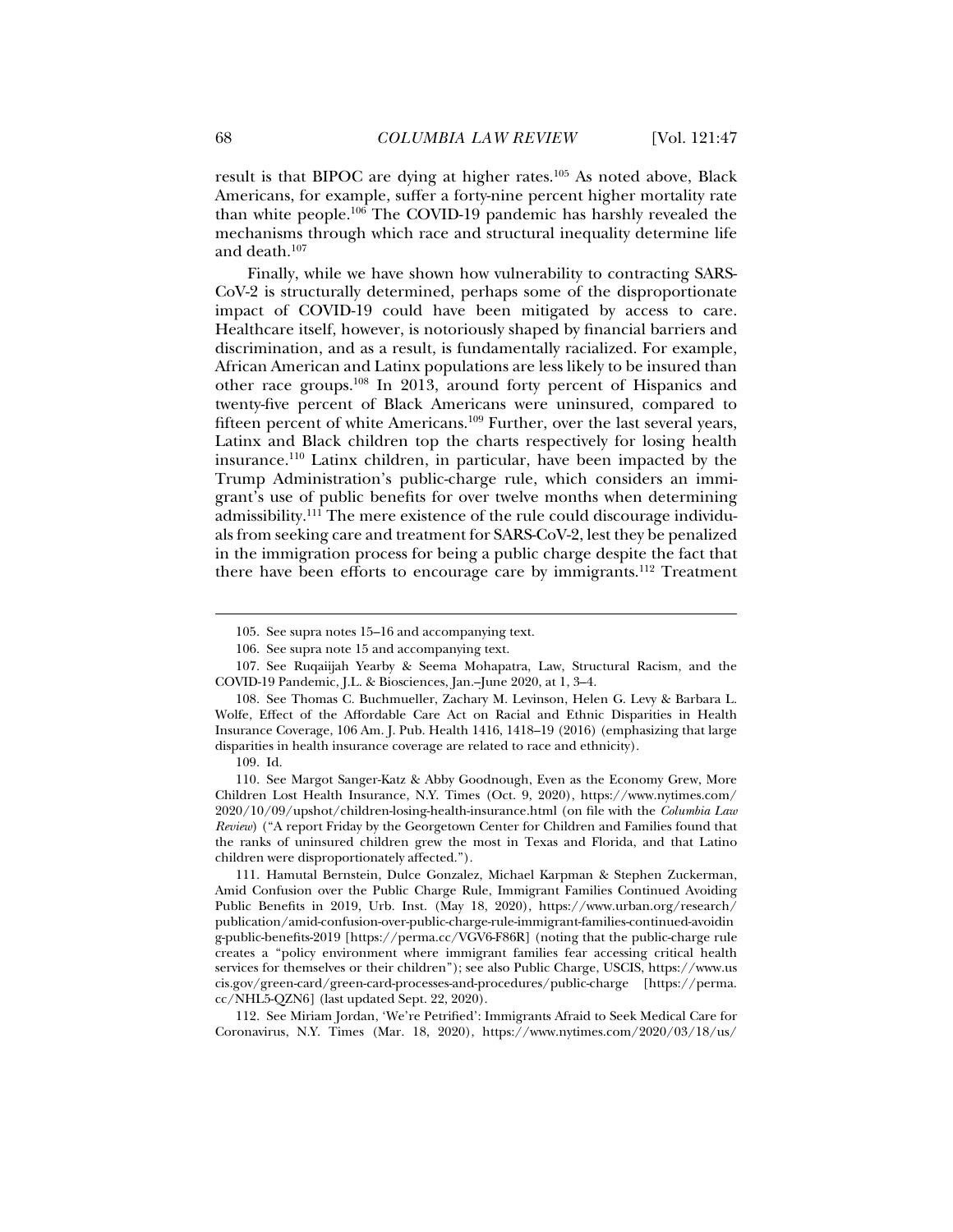and care for SARS-CoV-2, however, is not the only issue: The public-charge rule may mean that members of these populations are less likely to seek out health services for the preexisting conditions that make the virus particularly deadly. And, when people do seek out services, they must contend with health discrimination in the clinical setting that contributes to an already deep sense of distrust in the medical system and further reduces access to healthcare for vulnerable populations.113

### **CONCLUSION**

In their well-known book, *The Miner's Canary: Enlisting Race, Resisting Race, Transforming Democracy*, Lani Guinier and Gerald Torres wrote of the phenomenon in which the difficulties experienced by racial minorities are indicators that "signal problems with the way we have structured power and privilege."114 The barriers to care, high death rates, and exposure to risk that BIPOC face in the pandemic lay bare a world in which some people can survive because others will die. By minimizing the role of the social determinants of health in the pandemic's response and continuing a misguided focus on individual responsibility, the virus easily exploited preexisting inequalities and created new ones. This leaves these same communities at risk once again in the future.

Despite basic recognition of the importance of structural factors in health outcomes by public health institutions and the overwhelming data to demonstrate it, $^{115}$  the response to COVID-19 mirrors the neoliberal approach of earlier public health crises: privileging the trope of personal responsibility, rational risk mitigation, and individual behavioral change

coronavirus-immigrants.html (on file with the *Columbia Law Review*) (last updated May 12, 2020).

 <sup>113.</sup> Paige Nong, Minakshi Raj, Melissa Creary, Sharon L.R. Kardia & Jodyn E. Platt, Patient-Reported Experiences of Discrimination in the US Health Care System, 3 JAMA Network Open, Dec. 2020, at 1, 7–9; David R. Williams & Toni D. Rucker, Understanding and Addressing Racial Disparities in Health Care, 21 Health Care Fin. Rev. 75, 79, 87–88  $(2000)$ .

 <sup>114.</sup> Lani Guinier & Gerald Torres, The Miner's Canary: Enlisting Race, Resisting Power, Transforming Democracy 11–12 (2003). They later clarify that you could use any marginalized group as a test. See id. at 166 ("We have chosen in this book to focus on race; yet our analysis need not be limited to race. We encourage others to explore the ways in which gender and race intersect to produce synergies of social change.").

 <sup>115.</sup> See CDC, Social Determinants of Health, supra note 20 ("Resources that enhance quality of life can have a significant influence on population health outcomes. Examples of these resources include safe and affordable housing, access to education, public safety, availability of healthy foods, local emergency/health services, and environments free of lifethreatening toxins."); see also Social Determinants of Health, WHO, https://www.who.int/ health-topics/social-determinants-of-health [https://perma.cc/V2TW-P4BV] (last visited Jan. 8, 2021) ("Research shows that the social determinants [of health] can be more important than health care or lifestyle choices in influencing health.").